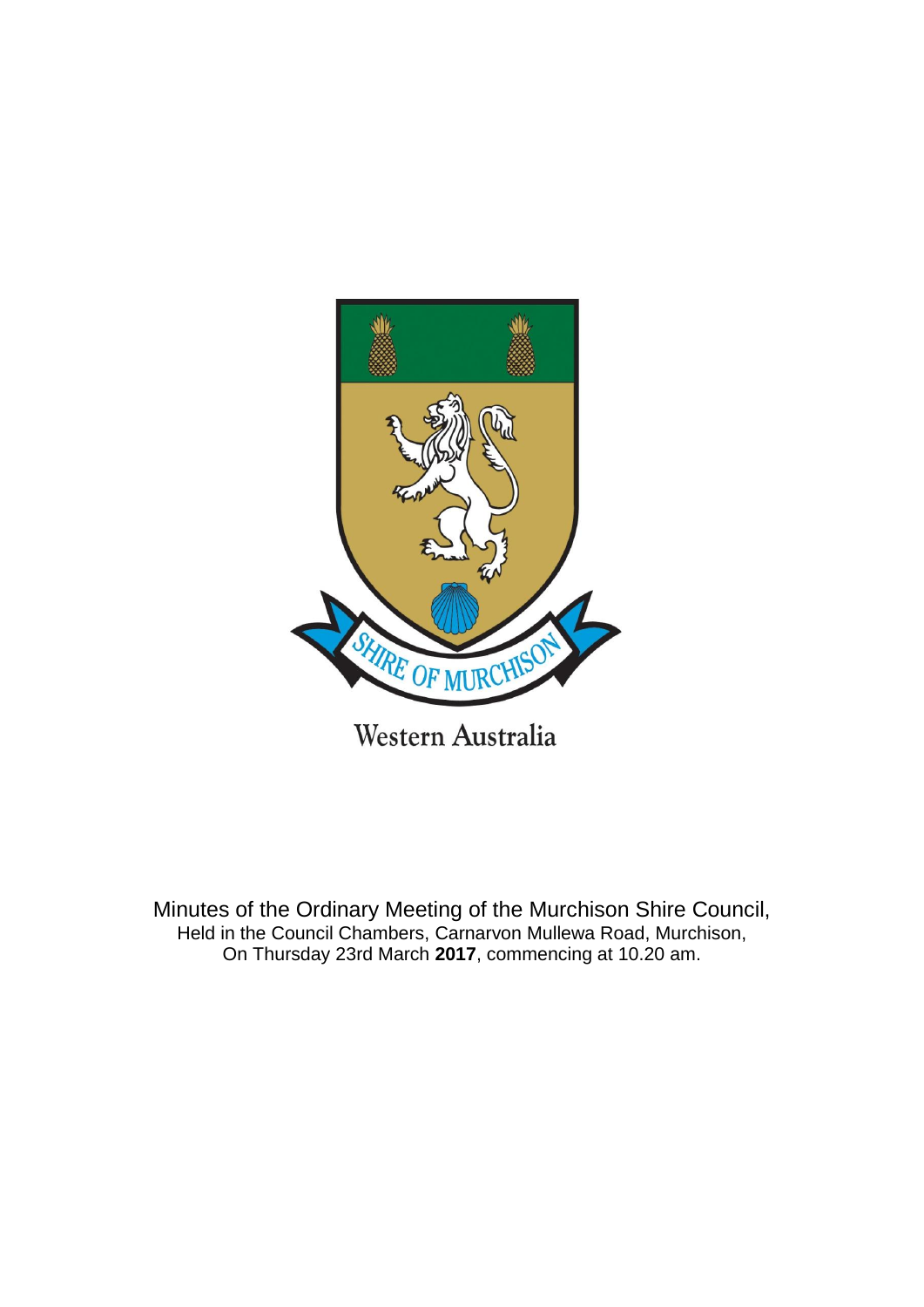# **TABLE OF CONTENTS**

| DECLARATION OF OPENING/ANNOUNCEMENT OF VISITORS 3<br>1.                             |
|-------------------------------------------------------------------------------------|
| RECORD OF ATTENDANCE/APOLOGIES/LEAVE OF ABSENCE 3<br>2.                             |
| RESPONSE TO PREVIOUS PUBLIC QUESTIONS TAKEN ON NOTICE 3<br>3.                       |
| 4.                                                                                  |
| 41                                                                                  |
| 5.                                                                                  |
| 6.                                                                                  |
| NOTICE OF ITEMS TO BE DISCUSSED BEHIND CLOSED DOORS 4<br>7 <sub>1</sub>             |
| 8.                                                                                  |
| 8.1                                                                                 |
| ANNOUNCEMENTS BY PRESIDING PERSON WITHOUT DISCUSSION4<br>9.                         |
| 10 <sub>1</sub>                                                                     |
| 22.2                                                                                |
| 17.                                                                                 |
| Full Review of the Strategic Community Plan 2016/17 - 2026/27 - March 20175<br>17.1 |
| 11 <sub>1</sub>                                                                     |
| 12.                                                                                 |
| 13.                                                                                 |
| 13.1<br>13.2                                                                        |
| Works Report - Works Supervisor 11/02/2017 - 18/03/201710                           |
| 14.<br>14.1                                                                         |
| 142                                                                                 |
| 15.                                                                                 |
|                                                                                     |
| 16.                                                                                 |
| 16.1                                                                                |
| 16.2                                                                                |
| 16.3                                                                                |
| 18.<br>18.1                                                                         |
|                                                                                     |
| 19.                                                                                 |
| 20.                                                                                 |
| 21.                                                                                 |
| 22.                                                                                 |
| Request for Tender 7.2016/17 Construct and Seal Carnarvon Mullewa Road24<br>22.1    |
| 23.                                                                                 |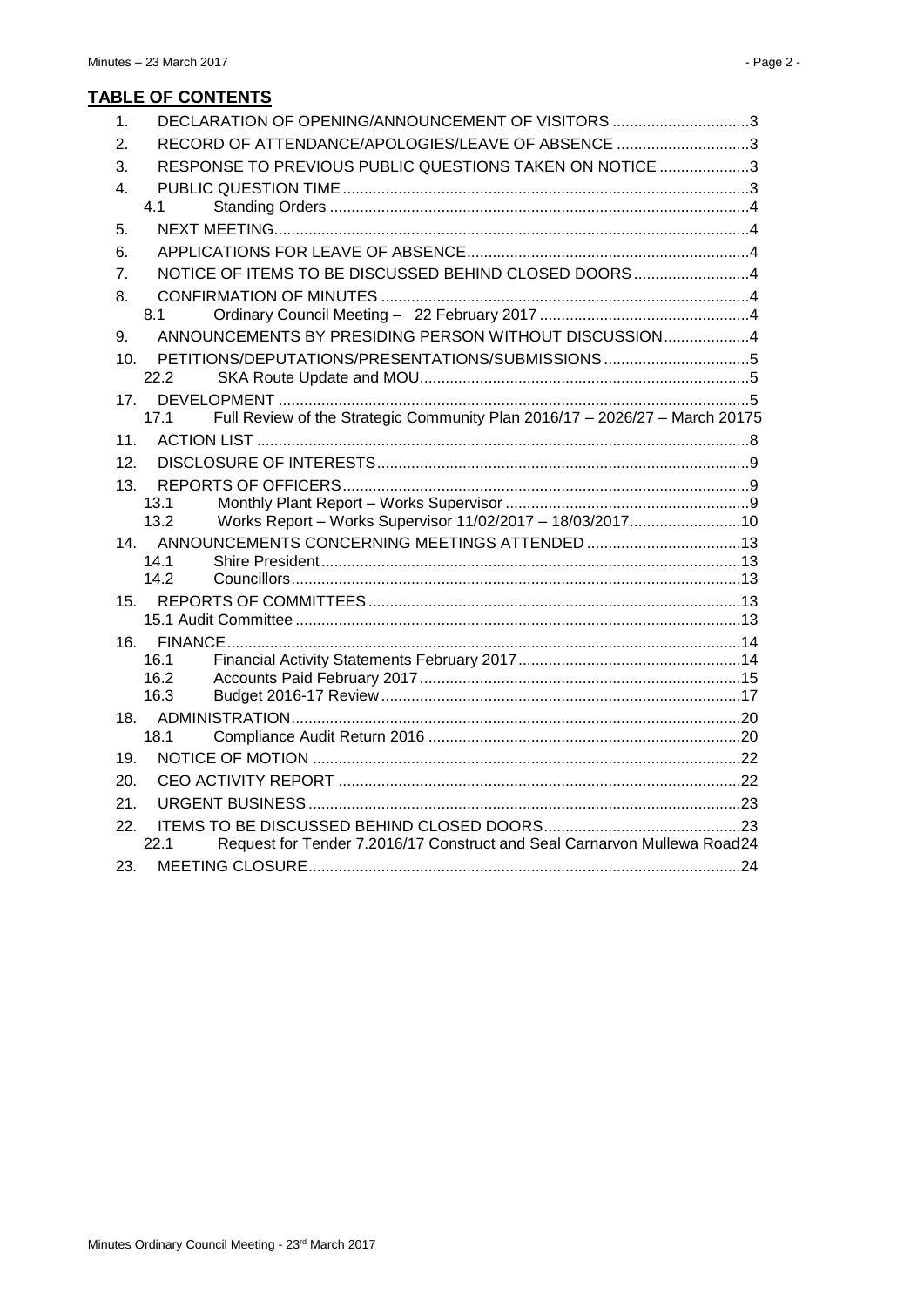# <span id="page-2-0"></span>**1. DECLARATION OF OPENING/ANNOUNCEMENT OF VISITORS**

*The President declared the meeting open at 10:20 am*

- 1. Representatives from Main Roads will update Council on the status of their plans to upgrade the proposed SKA route and will commence planning regarding a MOU for its upgrade/maintenance.
- 2. Mr Travis Bate will present the Draft Strategic Community Plan to the meeting by teleconference at Item 10.

# <span id="page-2-1"></span>**2. RECORD OF ATTENDANCE/APOLOGIES/LEAVE OF ABSENCE**

*President Mark Halleen Deputy President Rossco Foulkes-Taylor Cr Miles Williams Cr Andrew Whitmarsh Cr Emma Foulkes-Taylor*

*CEO – Dianne Daniels DCEO – Peter Dittrich Works Supervisor – Brian Wundenberg*

Member of the Public: 2

# <span id="page-2-2"></span>**3. RESPONSE TO PREVIOUS PUBLIC QUESTIONS TAKEN ON NOTICE** Nil.

# <span id="page-2-3"></span>**4. PUBLIC QUESTION TIME**

*Mr Reg Seaman asked the following questions, after giving a short introduction:*

*On the 17th of Feb 2017, I wrote to the CEO and Councillors regarding fuel prices from Oiltech and the*  varying prices for Stations south of the Shire. In the Feb 2015 Shire of Murchison Minutes, it was stated that *Stations South of the shire would be charged the same as the shire i.e. 7 cents per litre freight in the contract awarded to Oiltech.*

# *Question 1*

*Did Councillors and the CEO receive this correspondence?*

*The CEO advised that the correspondence had been received.*

#### *Question 2*

*Did the Shire do any due diligence regarding the fuel freight prices on its own fuel accounts?*

*The CEO responded that the Shire's invoices had been reviewed.*

#### *Question 3*

*Did the shire take into consideration that stations south of the Shire were being charged over and above the contract conditions accepted by the Shire in the Feb 2015 minutes when they deliberated on the new fuel contract tender.*

*The CEO responded that the Shire did consider proposed community freight costs but had no power to dictate commercial arrangements with others.*

*The next question arises from the February 2017 minutes.*

*I* note that the Shire plans on replacing a damaged grid just south of the Settlement.

# *Question 4*

*As grids have been replaced in the past where there are no further requirements for a grid, has the shire contacted the landholder regarding the replacement of the grid south of the Shire to see if it is required?*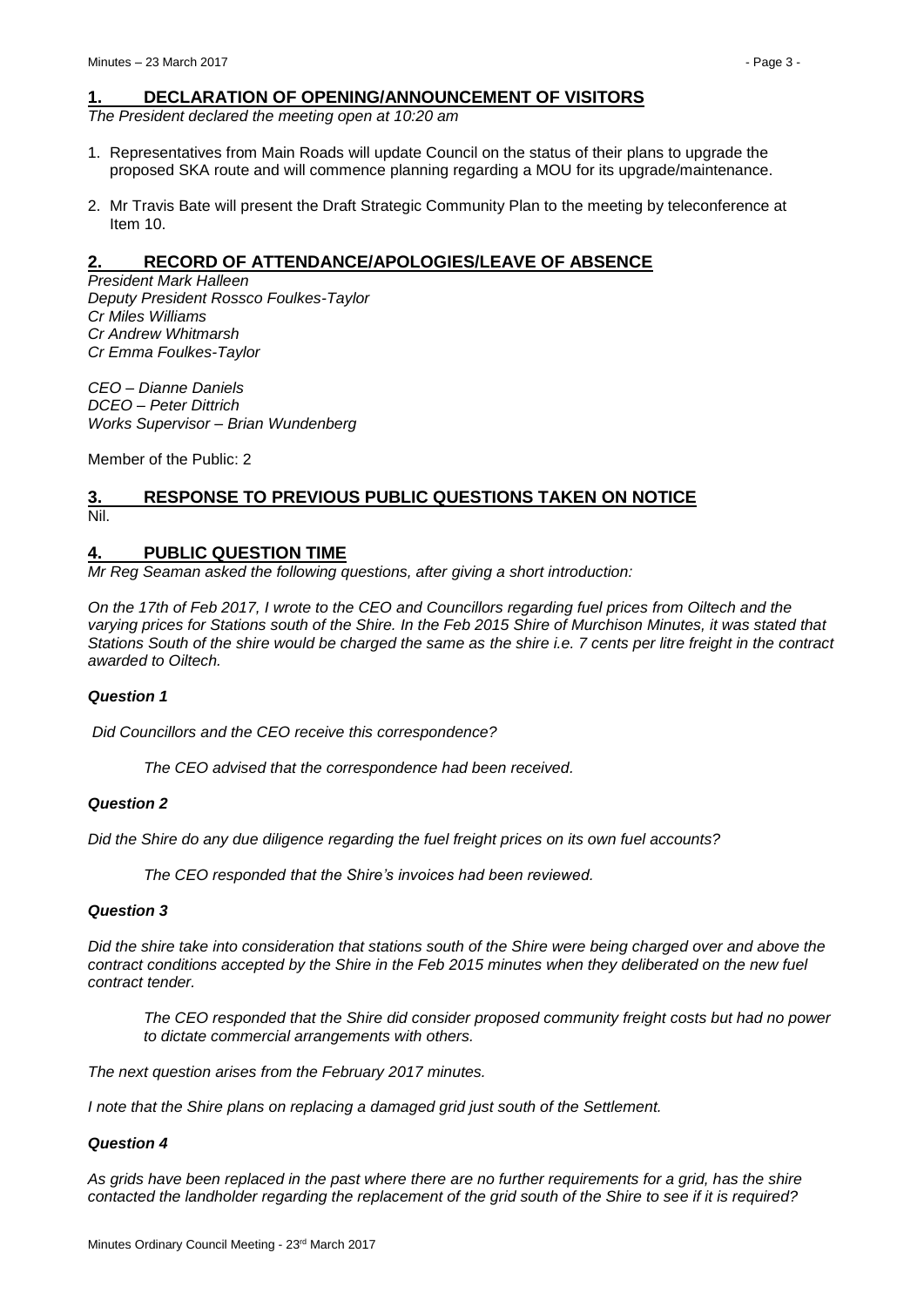*The CEO and Works Supervisor advised that they would contact the owners of a property prior to the replacement of a grid.*

# *Question 5*

*Would the Shire consider a "Grid Policy" to set out the processes prior to construction of this infrastructure?*

*The President advised that Council would take note of the suggestion of a grid policy.*

# <span id="page-3-0"></span>**4.1 Standing Orders**

*Council Decision:*

**Seconded: Councillor R Foulkes-Taylor** 

**That the following Local Law-Standing Orders 2001 be stood down:**

- 8.2 Limitation on the number of speeches
- 8.3 Duration of speeches

**Carried: For: 5 Against: 0**

# <span id="page-3-1"></span>**5. NEXT MEETING**

Thursday 27<sup>th</sup> April 2017

# <span id="page-3-2"></span>**6. APPLICATIONS FOR LEAVE OF ABSENCE**

```
Nil
```
# <span id="page-3-3"></span>**7. NOTICE OF ITEMS TO BE DISCUSSED BEHIND CLOSED DOORS**

# Two items:

- 1. Assessment of Tender 7.2016-17 Construct and Seal 9km Carnarvon Mullewa Road (south of Ballinyoo Bridge) pursuant to LGA 5.23 (2) (c) and (e) (ii) and (iii)
- 2. Main Roads Update of status of SKA route and commence discussions on Memorandum of Understanding between Main Roads and Shire regarding proposed construction and maintenance on the proposed SKA route pursuant to LGA 5.23 (2) (c).

# <span id="page-3-4"></span>**8. CONFIRMATION OF MINUTES**

# <span id="page-3-5"></span>**8.1 Ordinary Council Meeting – 22 February 2017**

# **Background:**

Minutes of the Ordinary Meeting of Council have previously been circulated to all Councillors.

# **Recommendation:**

That the minutes of the Ordinary Council meeting held on 22nd February 2017 be confirmed as an accurate record of proceedings

# **Voting Requirements:**

Simple majority

# *Council Decision:*

**Moved: Councillor E Foulkes-Taylor Seconded: Councillor R Foulkes-Taylor**

That the Minutes of the Ordinary Council meeting of 22<sup>nd</sup> February 2017 be confirmed as an accurate record of proceedings. **Carried: For: 5 Against: 0**

# <span id="page-3-6"></span>**9. ANNOUNCEMENTS BY PRESIDING PERSON WITHOUT DISCUSSION**

*The President announced that he would resign as President and as Councillor as of the following week and would discuss the timing behind closed doors.*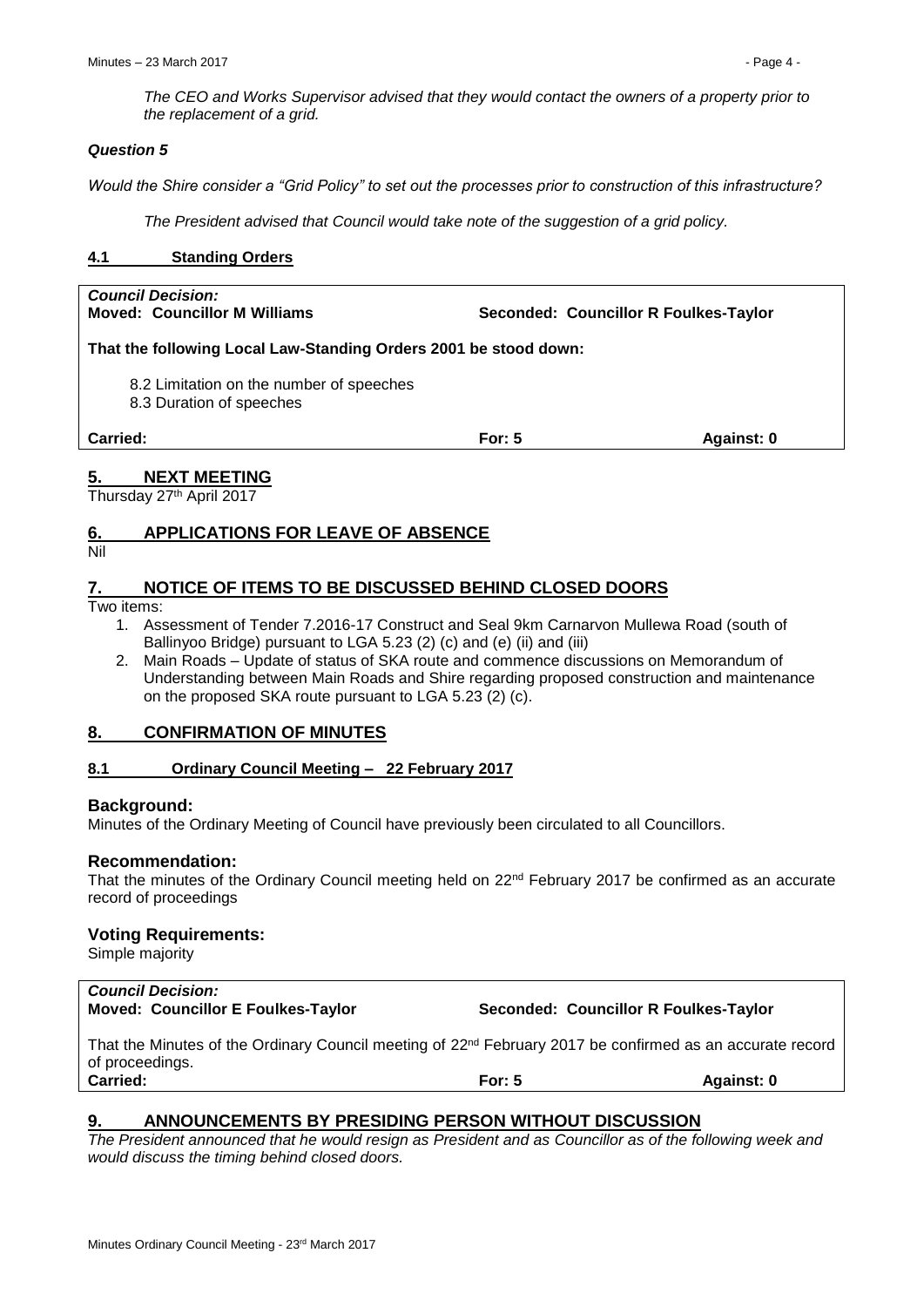# <span id="page-4-0"></span>**10. PETITIONS/DEPUTATIONS/PRESENTATIONS/SUBMISSIONS**

*The Order of Business was amended to consider Item 22.2*

#### **Motion to close the meeting to the Public**

#### **Recommendation:**

That the meeting move behind closed doors to discuss:

1. Main Roads – Update of status of SKA route and commence discussions on Memorandum of Understanding between Main Roads and Shire regarding proposed construction and maintenance on the proposed SKA route pursuant to LGA 5.23 (2) (c).

# **Voting Requirements**:

Simple Majority

<span id="page-4-1"></span>

| <b>Council Decision:</b><br><b>Moved: Councillor M Williams</b>               | Seconded: Councillor A Whitmarsh             |            |  |
|-------------------------------------------------------------------------------|----------------------------------------------|------------|--|
| That the meeting move behind closed doors.                                    |                                              |            |  |
| Carried:                                                                      | For: $5$                                     | Against: 0 |  |
| 22.2<br><b>SKA Route Update and MOU</b>                                       |                                              |            |  |
| Council received a presentation from Main Roads WA.                           |                                              |            |  |
| Motion to open the meeting to the Public                                      |                                              |            |  |
| <b>Recommendation:</b><br>That the meeting move out from behind closed doors. |                                              |            |  |
| <b>Voting Requirements:</b><br>Simple Majority                                |                                              |            |  |
| <b>Council Decision:</b><br><b>Moved: Councillor A Whitmarsh</b>              | <b>Seconded: Councillor R Foulkes-Taylor</b> |            |  |
| That the meeting move out from behind closed doors.                           |                                              |            |  |
| Carried:                                                                      | For: $5$                                     | Against: 0 |  |

*The meeting adjourned at 11:29 am for morning tea. The meeting resumed at 11:50 am*

*The Order of Business was changed to consider Item 17.1*

# <span id="page-4-2"></span>**17. DEVELOPMENT**

# <span id="page-4-3"></span>**17.1 Full Review of the Strategic Community Plan 2016/17 – 2026/27 – March 2017**

| File:              | 4.39                                                          |
|--------------------|---------------------------------------------------------------|
| Authors:           | Dianne Daniels - Chief Executive Officer                      |
| Interest Declared: | No interest to disclose                                       |
| Date:              | 18/03/2017                                                    |
| Attachments:       | Draft Strategic Community Plan 2016/17 - 2026/27 - March 2017 |

# **Matter for Consideration:**

Council to consider the draft version of the Shire of Murchison Strategic Community Plan 2016/17 – 2026/27 – March 2017.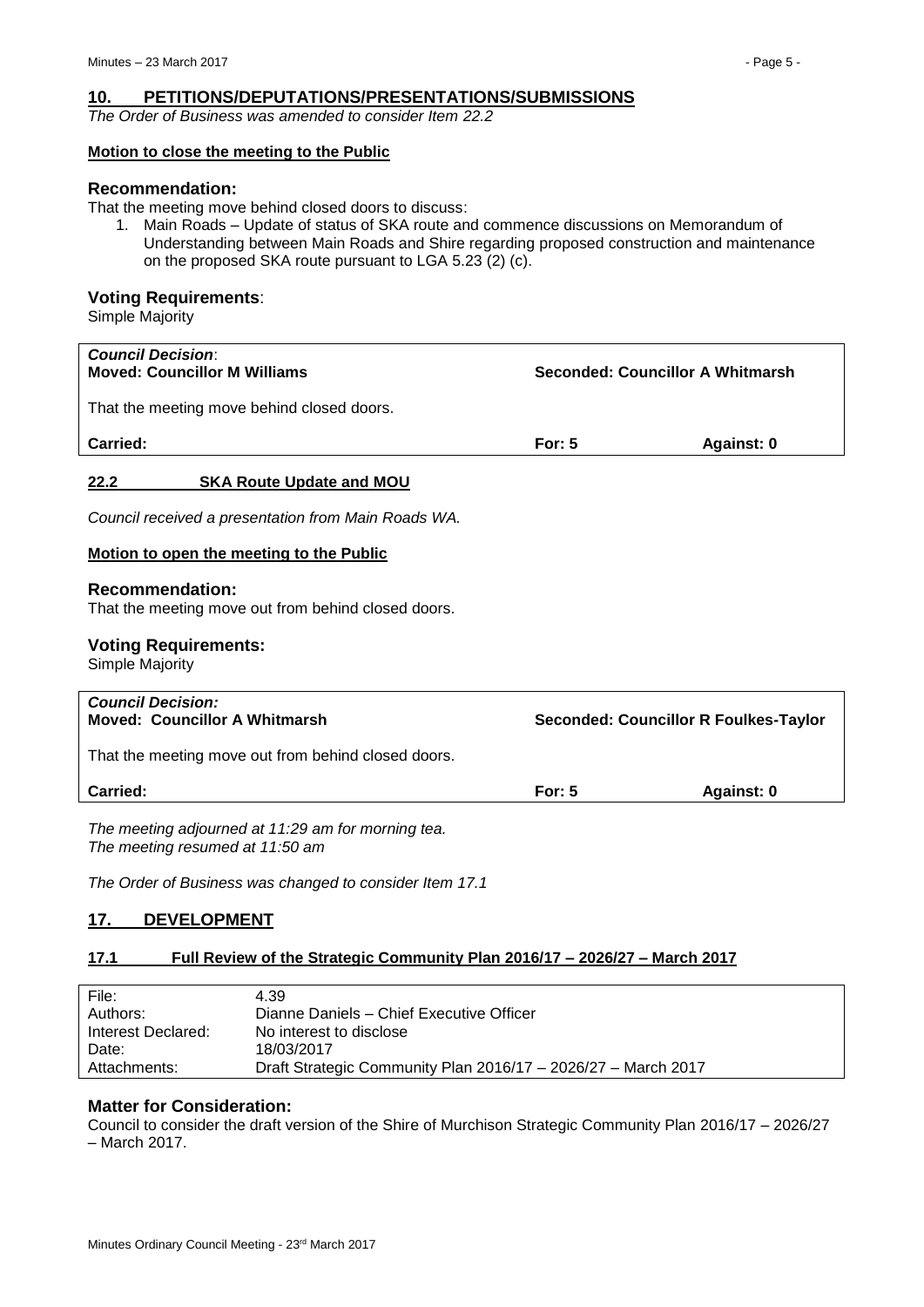# **Background:**

In 2010, the Integrated Planning and Reporting (IPR) Framework and Guidelines were introduced in Western Australia (WA) as part of the State Government's Local Government Reform Program. All local governments were required to have their first suite of IPR documents in place by 1 July 2013.

Integrated planning and reporting gives local governments a framework for establishing local priorities and to link this information to operational functions. Three major parties are involved in the development of an integrated plan: the local government administration, the Council and the community. Each party has a unique role and responsibilities for effective and sustainable integrated planning and reporting, with the Local Government (Administration) Regulations 1996 requiring each local government to adopt a Strategic Community Plan and a Corporate Business Plan.

A successful integrated planning and reporting process will deliver the following outcomes:

- a Strategic Community Plan that clearly links the community's aspirations with the Council's vision and long term strategy
- a Corporate Business Plan that integrates resourcing plans and specific council plans with the Strategic Community Plan, and
- a clearly stated vision for the future viability of the local government area.

The Shire's first Strategic Community Plan under the new Integrated Planning Legislation was adopted by an absolute majority of Council in May 2013, with a desktop review being undertaken and adopted by Council in June 2015. According to legislation, the Strategic Community Plan needs to be reviewed regularly to ensure that it is relevant to the Community. At minimum, a desktop review is required every two years and a full review every four and so we are now due for a full review.

#### **Comment:**

In October 2016, RSM were contracted to assist the Shire of Murchison with this full review of the Strategic Community Plan, after a competitive Request for Quote was publicised. Travis Bate, Principal of RSM, joined the October council meeting by teleconference and discussed his plans for progressing the review. A proposed community survey was reviewed and changes made to the wording to enable easier understanding by the broader community and the survey was distributed in late October. A community workshop was held on the 25<sup>th</sup> November where the original plan and desktop review were recapped and the results of the survey were summarised. The four areas of economic, social, environmental, and civic leadership were explored.

Unfortunately, we ran out of time during the workshop to rank the priorities that came out of the discussion and performance criteria were not explored. A survey was sent to participants in the week following the workshop asking them to rank the priorities. It was quite slow going getting the surveys back and so our aim of presenting a draft plan to the December meeting was not met.

Mr Bate progressed the plan with the second round of surveys received and worked with Council at the February 2017 meeting to ensure that only those priorities that are feasible are included in the plan and to rank them in order of importance.

A draft Strategic Community Plan 2016/17 – 2026/27 – March 2017 is attached for Council's consideration.

The revised plan will give Council sound guidance in its decision making for the next four years.

# **Statutory Environment:**

Local Government Act 1995

5.56. Planning for the future

(1) A local government is to plan for the future of the district.

(2) A local government is to ensure that plans made under subsection (1) are in accordance with any regulations made about planning for the future of the district.

Local Government (Administration) Regulations 1996 Part 5 Division 3 19(c) 19C. Strategic community plans, requirements for (Act s. 5.56)

(1) A local government is to ensure that a strategic community plan is made for its district in accordance with this regulation in respect of each financial year after the financial year ending 30 June 2013.

(2) A strategic community plan for a district is to cover the period specified in the plan, which is to be at least 10 financial years.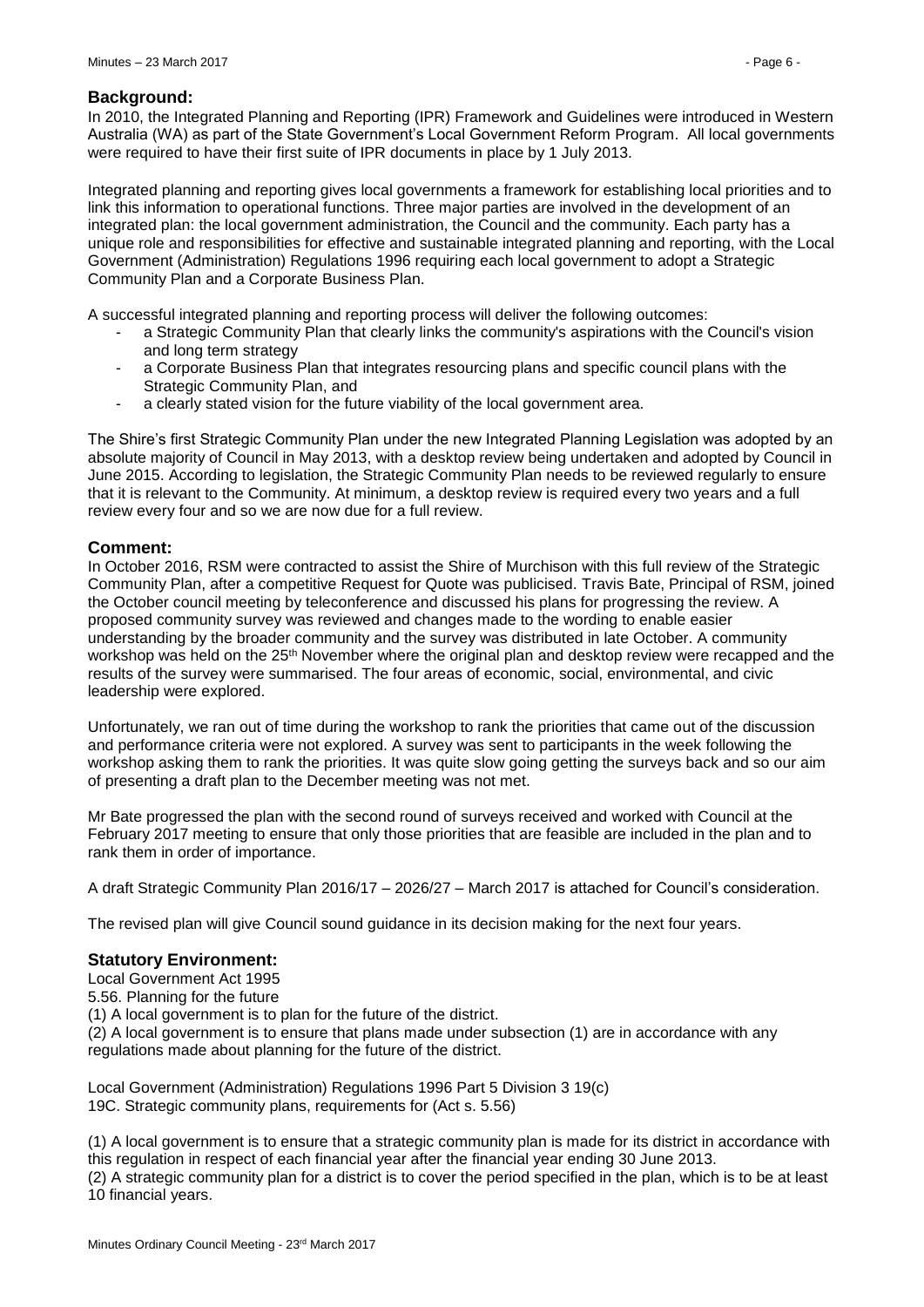(3) A strategic community plan for a district is to set out the vision, aspirations and objectives of the community in the district.

(4) A local government is to review the current strategic community plan for its district at least once every 4 years.

(5) In making or reviewing a strategic community plan, a local government is to have regard to —

(a) the capacity of its current resources and the anticipated capacity of its future resources; and Local Government (Administration) Regulations 1996

(b) strategic performance indicators and the ways of measuring its strategic performance by the application of those indicators; and

(c) demographic trends.

(6) Subject to subregulation (9), a local government may modify its strategic community plan, including extending the period the plan is made in respect of.

(7) A council is to consider a strategic community plan, or modifications of such a plan, submitted to it and is to determine\* whether or not to adopt the plan or the modifications.

\*Absolute majority required.

(8) If a strategic community plan is, or modifications of a strategic community plan are, adopted by the council, the plan or modified plan applies to the district for the period specified in the plan.

(9) A local government is to ensure that the electors and ratepayers of its district are consulted during the development of a strategic community plan and when preparing modifications of a strategic community plan. (10) A strategic community plan for a district is to contain a description of the involvement of the electors and ratepayers of the district in the development of the plan or the preparation of modifications of the plan.

# **Strategic Implications:**

Review of the Plan against Key Performance Indicators' is vital to ensure that Community aspirations are being met.

# **Sustainability Implications**

**Environmental**

This is one of the four main themes of the Strategic Community Plan – to improve the sustainability of land use and improve the condition of the environment. Reviewing the plan ensures that the Community is kept informed on the progress of environmental strategies detailed in the plan.

**Economic**

This is one of the four main themes of the Strategic Community Plan – to develop the region's economic potential to encourage families and businesses to stay in the area. Reviewing the plan ensures that the Community is kept informed on the progress of economic strategies detailed in the plan.

**Social**

This is one of the four main themes of the Strategic Community Plan – to develop, coordinate, provide and support services and facilities which enhance the quality of community life in the Shire. Reviewing the plan ensures that the Community is kept informed on the progress of social strategies detailed in the plan.

# **Policy Implications:**

Nil

# **Financial Implications:**

The Strategic Community Plan sets the direction for the Long Term Financial Plan and the Corporate Business Plan which inform the Budget.

# **Consultation:**

RSM – Travis Bate **Community** 

# **Recommendation:**

That Council review the Draft Strategic Community Plan and adopt as presented.

*Discussion:*

*Mr T Bate of RSM joined the meeting via telephone at 11:51*

*Mr Bate identified the changes that had been made to the plan and advised that he would undertake to make*  any further changes that council required to allow the updated plan to be presented to a special council *meeting to be held on 29th March 2017.*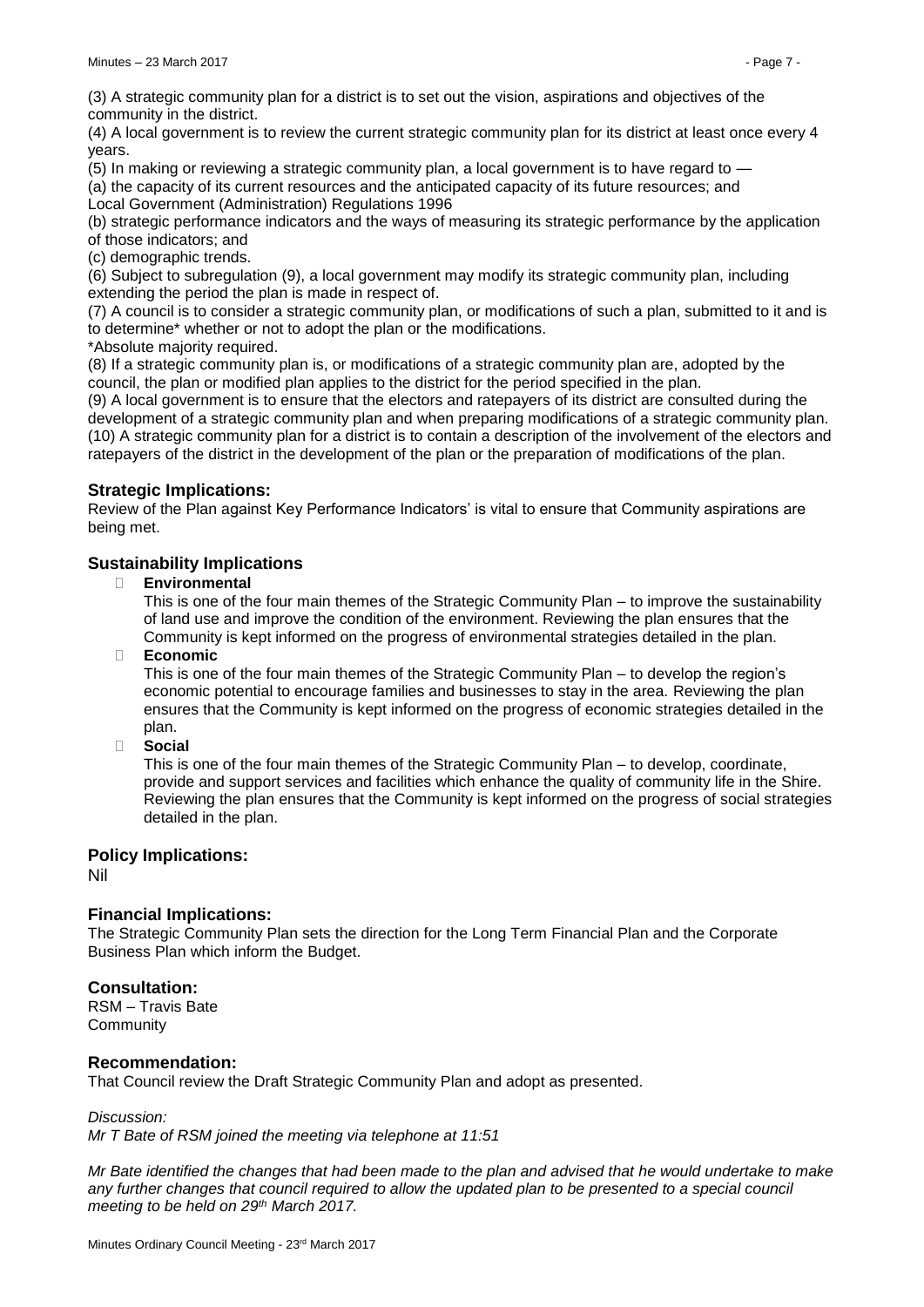*Cr E Foulkes-Taylor identified a number of issues relating to spelling and content. Actions and outcomes that required changes were also identified.*

*Council discussed the actions required. It was noted that the priorities set by council were for all items identified in the report, unlike the community priorities that were set from items contained in each section of the report.*

*The CEO requested that the changes to the report be made and provided to the shire by 29 th March 2017.*

*Left to sit on the table to incorporate changes as discussed.*

# **Voting Requirements:**

Absolute Majority

| <b>Council Decision:</b><br><b>Moved: Councillor E Foulkes-Taylor</b> | Seconded: Councillor M Williams |                 |
|-----------------------------------------------------------------------|---------------------------------|-----------------|
| Carried/lost:                                                         | For:                            | <b>Against:</b> |

# <span id="page-7-0"></span>**11. ACTION LIST**

| <b>No</b>      | Item                                       | <b>Action</b>                                                                                                                                                                                                                                                                                                                                                                                                                                                                                                                                                                                                                                                                                                                                                                                                                                                                                      | <b>Status</b>                                                                                                                                                                                                                                                                                                                                                                                  |
|----------------|--------------------------------------------|----------------------------------------------------------------------------------------------------------------------------------------------------------------------------------------------------------------------------------------------------------------------------------------------------------------------------------------------------------------------------------------------------------------------------------------------------------------------------------------------------------------------------------------------------------------------------------------------------------------------------------------------------------------------------------------------------------------------------------------------------------------------------------------------------------------------------------------------------------------------------------------------------|------------------------------------------------------------------------------------------------------------------------------------------------------------------------------------------------------------------------------------------------------------------------------------------------------------------------------------------------------------------------------------------------|
| $\mathbf{1}$   | <b>Community Project</b><br>Officer        | Still sitting on the table.<br>Meeting held 11 <sup>th</sup> March 2016 and<br>recommendations presented to Council at the<br>April OCM - the item was left to lay on the table<br>while Council explored other options.                                                                                                                                                                                                                                                                                                                                                                                                                                                                                                                                                                                                                                                                           | <b>The Strategic Community</b><br>Plan is currently undergoing<br>a full review. The review will<br>reveal whether or not this is<br>still high on the<br>community's list of priorities                                                                                                                                                                                                       |
| $\overline{2}$ | Cemetery and<br>Remembrance Walk<br>(walk) | Completion of the cemetery and names for the<br>remembrance walk. Community to be contacted to<br>suggest names for inclusion.<br>Community Advisory Group to advise Council on<br>these projects.<br>Invitation sent to CAG to meet on Friday 3 June. A<br>surveyor will be at the Murchison Settlement<br>shortly to survey the tip, so will plan to have the<br>Cemetery done as well.<br>Action: The work to be completed by surveyor to<br>include Cemetery as well. Meeting held 3 June<br>2016.                                                                                                                                                                                                                                                                                                                                                                                             | HTD surveyed the<br>cemetery and some new<br>sites on the 23rd Feb. our<br>construction crew will bring<br>in rocks to set up as<br>markers when they re-<br>locate from their current<br>works near Pia. Gravel<br>paths will be constructed as<br>time permits.                                                                                                                              |
| $\overline{4}$ | Review of Road<br><b>Network</b>           | Council to conduct a whole of shire road review.<br>Establish roads to be closed/position of roads etc.<br>and work with Landgate and surrounding shires.<br>Full road pick-up has been undertaken by<br>Greenfields and has been finalised - this was<br>mainly to establish correct infrastructure values<br>but will form a good basis from which to start. As<br>an adjunct to this, the CEO was hoping to do a<br>review of the Internal Hierarchy for this meeting,<br>but it has turned out to be more complicated than<br>first thought. The status (ie a road defined by<br>description; a dedicated road; a gazetted road; a<br>closed road) of roads no longer maintained needs<br>to be identified before the Shire can progress with<br>this. Undesignated unsurveyed roads were<br>bought up as a discussion point at the May zone<br>meeting. Paul Rosair did a presentation to the | Reviewed Road Hierarchy<br>October 2016 as a starting<br>point.<br>We need to follow the<br>following process to close<br>roads:<br>1. Advertise the proposed<br>closure/s<br>in.<br>local<br>newspaper;<br>2. Allow<br>35<br>days<br>for<br>submissions;<br>3. Resolve at a meeting<br>following the advertising<br>period to close the roads,<br>after<br>considering<br>objections, if any; |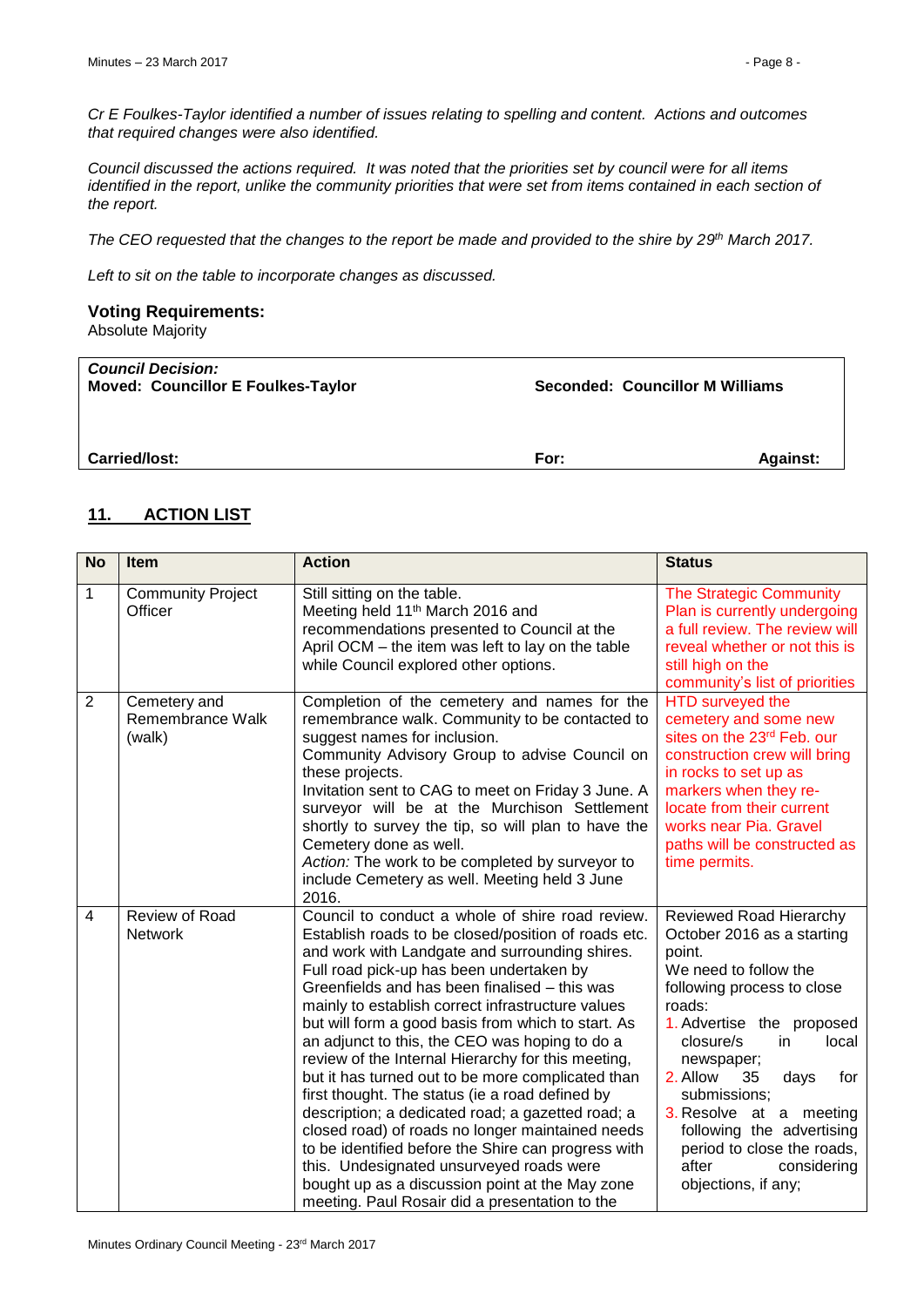| March OCM, which was discussed at the April        | 4. Submit a formal request  |
|----------------------------------------------------|-----------------------------|
| OCM.                                               | to the Minister for Lands;  |
| No further action has been taken on this since the | 5. If the Minister approves |
| last meeting.                                      | the request, the road       |
|                                                    | unallocated<br>becomes      |
|                                                    | Crown Land.                 |

#### **Recommendation:**

That the Action List be accepted.

#### *Discussion:*

*Cr E Foulkes-Taylor asked if the Woolgorong Road would be discussed as an urgent item. The CEO responded that an item would be prepared for the April meeting.*

# **Voting Requirements:**

Simple majority

| <b>Council Decision:</b><br><b>Moved: Councillor R Foulkes-Taylor</b> |          | Seconded: Councillor M Williams |
|-----------------------------------------------------------------------|----------|---------------------------------|
| That the Action List be accepted.                                     |          |                                 |
| <b>Carried:</b>                                                       | For: $5$ | Against: 0                      |

# <span id="page-8-0"></span>**12. DISCLOSURE OF INTERESTS**

Nil

# <span id="page-8-1"></span>**13. REPORTS OF OFFICERS**

#### <span id="page-8-2"></span>**13.1 Monthly Plant Report – Works Supervisor**

| <b>February 2017</b>         |      |                | <b>Hours</b>                               |         |        | <b>YTD</b>             |            |              |             |
|------------------------------|------|----------------|--------------------------------------------|---------|--------|------------------------|------------|--------------|-------------|
| *<br><b>No Meter</b>         |      |                | <b>Total</b><br><b>Start</b><br><b>End</b> |         |        | <b>Operating Costs</b> |            |              |             |
| <b>Plant Item</b>            | Year | <b>Rego</b>    | 1 July '16                                 | Hrs/kms | Hrs/km | <b>Month</b>           | <b>YTD</b> | <b>Plant</b> | <b>Fuel</b> |
| P.01 JD Grader               | 2011 | MU1063         | 7762                                       | 8499    | 8604   | 105                    | 842        | 7868.01      | 15849.82    |
| P.02 Cat Grader 12H          | 2005 | <b>MU 141</b>  | 14167                                      | 14973   | 15097  | 124                    | 930        | 2103.44      | 13377.15    |
| P15003 JD 6WD Grader         | 2012 | MU121          | 712                                        | 1202    | 1263   | 61                     | 551        | 1230.80      | 9250.98     |
| P.04 New/H Ford Tractor      | 2006 | <b>MU380</b>   | 1912                                       | 2029    | 2052   | 23                     | 140        | 1698.05      | 399.59      |
| P.05 Dolly 1-Red *           | 2001 | MU 2003        | 1972                                       | 12569   | 12569  | $\mathbf 0$            | 10597      | 4741.08      | n/a         |
| P.07 Nissan UD               | 2009 | 000 MU         | 202424                                     | 212920  | 213568 | 648                    | 11144      | 4512.99      | 7626.11     |
| P.08 Dolly 2-Black           | 2000 | MU 2009        | 1816                                       | 8399    | 9581   | 1182                   | 7765       | 8443.11      | n/a         |
| P.09 Iveco P/Mover           | 2003 | MU1065         | 315776                                     | 327995  | 329059 | 1064                   | 13283      | 1673.16      | 9820.53     |
| P.10 Iveco W/Truck (hrs)     | 2004 | <b>MU00</b>    | 10864                                      | 11110   | 11110  | $\Omega$               | 246        | 2987.17      | 2342.14     |
| P.11 Komatsu Dozer           | 1997 |                | 1481                                       | 1825    | 1876   | 51                     | 395        | 11840.21     | 6985.09     |
| P.13 Tri-Axle L/L Float      | 2008 | MU 663         | 12902                                      | 23533   | 23804  | 271                    | 10902      | 4704.72      | n/a         |
| P.14 No. 2 Float             | 2001 | <b>MU 2004</b> | 2391                                       | 8859    | 8859   | $\mathbf{0}$           | 6468       | 1931.40      | n/a         |
| P.17 Side Tipper             | 2001 | MU 662         | 970                                        | 14536   | 15964  | 1428                   | 14994      | 4542.01      | n/a         |
| P.18 Side Tipper *           | 2001 | MU2010         | 15034                                      | 21594   | 21594  | $\mathbf{0}$           | 6675       | 8876.34      | n/a         |
| P.24 30K W/Tanker Trailer    | 2005 | MU 2024        | 46001                                      | 861     | 861    | $\mathbf 0$            | 861        | 10461.36     | n/a         |
| P.27 Volvo Loader            | 2006 | <b>MU 65</b>   | 7942                                       | 8405    | 8439   | 34                     | 497        | 2680.64      | 7095.00     |
| P.28 Isuzu Dmax              | 2009 | <b>MU300</b>   | 209207                                     | 215977  | 218584 | 2607                   | 9377       | 1942.89      | 1480.13     |
| <b>P.32 Construction Gen</b> |      |                | 22437                                      | 24164   | 24374  | 210                    | 1937       | 99.38        | 4038.12     |
| P.33 Maintenance Gen         |      |                | 9098                                       | 10423   | 10548  | 125                    | 1450       | 652.87       | 1738.16     |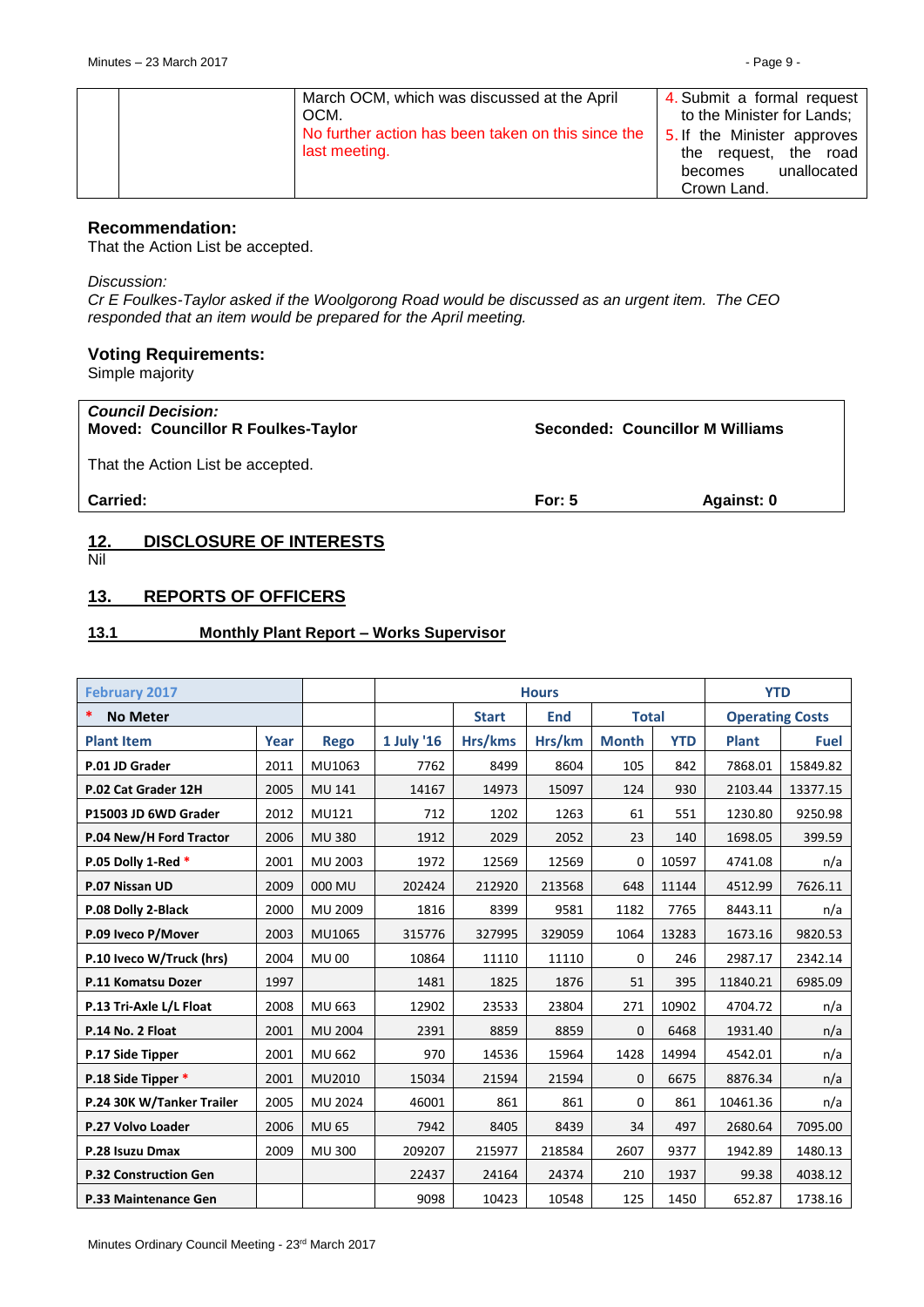| <b>P.34 Generator Perkins</b>   |      | Mechanic        | 151    | 677          | 677      | 0            | 526          | 3.51     | 1794.43  |
|---------------------------------|------|-----------------|--------|--------------|----------|--------------|--------------|----------|----------|
| P.35 Generator 1-110kva         | 2011 |                 | 24201  | 26342        | 26343    | 1            | 2142         |          |          |
| P.35 Generator 2-110kva         | 2011 |                 | 16826  | 20262        | 20262    | $\mathbf{0}$ | 3436         | 18661.43 | 85422.19 |
| P.37 Forklift                   |      |                 | 12443  | 12567        | 12582    | 15           | 139          | 583.07   | 289.40   |
| P.40A Toyota Hilux              | 2014 | 01MU            | 61055  | 84000        | 90453    | 6453         | 29398        | 4396.37  | 4374.82  |
| P.41 Cat 938G Loader            | 2004 | MU 193          | 5315   | 5563         | 5601     | 38           | 286          | 3190.98  | 2416.12  |
| P.43 Bomag Roller               | 2012 | MU1027          | 1496   | 3323         | 3334     | 11           | 1838         | 1932.70  | 3827.49  |
| P.48 Dog Fuel Trailer           | 1979 | MU 2026         | 0      | 0            | $\Omega$ | $\mathbf 0$  | $\Omega$     | 1708.77  | n/a      |
| P.49 Dog Fuel Trailer           | 1972 | MU 2005         | 0      | $\mathbf{0}$ | 0        | $\mathbf 0$  | $\mathbf{0}$ | 0.00     | n/a      |
| P.54 Isuzu T/Top                | 2005 | MU 1002         | 171821 | 177078       | 179690   | 2612         | 7869         | 717.07   | 1908.02  |
| P.55 Toyota Prado               | 2012 | MU1011          | 71388  | 83165        | 89068    | 5903         | 17680        | 3169.10  | 2395.15  |
| <b>P.57 Great Wall</b>          | 2012 | MU 167          | 54225  | 59302        | 60568    | 1266         | 6343         | 2305.29  | 997.17   |
| P.59 45ft Flat Top              | 1978 | MU2044          | 0      | 0            | 0        | $\mathbf{0}$ | $\mathbf{0}$ | 3535.60  | n/a      |
| P.60 Mercedes PTV               | 2004 | MU 1009         | 102020 | 103359       | 103460   | 101          | 1440         | 4904.21  | 248.72   |
| P.61 Kenworth P/Mover           | 2004 | <b>MU 000</b>   | 76906  | 92689        | 94335    | 1646         | 17429        | 9747.85  | 14581.09 |
| <b>P.63 RAV4 - TRADED 08/16</b> | 2013 | MU 1011         | 35031  | 35800        | 35800    | $\Omega$     | 769          |          | 67.32    |
| P.64 Isuzu Construction         | 2013 | <b>MU 140</b>   | 95645  | 118208       | 126066   | 7858         | 30421        | 5193.97  | 7967.64  |
| P.65 Generator 9KVA             | 2013 | H/ Maint        | 5440   | 5597         | 6011     | 414          | 571          |          | 3057.76  |
| P.66 Kubota 6kva Gen            | 2012 |                 | 9948   | 11389        | 12348    | 959          | 2400         | 666.63   | 2892.83  |
| P.67 Roadwest S/Tipper          | 2013 | MU2042          | 58719  | 71299        | 72737    | 1438         | 14018        | 6467.07  | n/a      |
| P.68 Bomag Padfoot              | 2013 | MU1071          | 1595   | 1770         | 1777     | 7            | 182          | 970.67   | 2684.72  |
| P.72 Isuzu Fire Truck           | 2013 | MU1068          | 1353   | 1847         | 1856     | 9            | 503          | 0.00     | 202.37   |
| P.73 Toyota Fast Attack         | 2014 | MU1069          | 8900   | 8900         | 8900     | $\mathbf{0}$ | $\Omega$     | 2196.86  | 77.72    |
| Caravans                        |      |                 |        | n/a          | n/a      | n/a          | n/a          | 7787.04  | n/a      |
| P11076 JD Ride on mower         |      |                 | 795    | 891          | 907      | 16           | 112          | 2700.07  | 249.82   |
| P15006 Isuzu Maint              | 2015 | MU1018          | 15842  | 32417        | 36794    | 4377         | 20952        | 5127.58  | 4974.34  |
| P16063 Toyota Prado             | 2016 | MU <sub>0</sub> | 0      | 11161        | 16845    | 5684         | 16845        | 4423.33  | 1447.77  |
| P16076 Kuboto Mower             | 2016 |                 | 0      | 77           | 107      | 30           | 30           | 1476.53  | 337.33   |

# <span id="page-9-0"></span>**13.2 Works Report – Works Supervisor 11/02/2017 – 18/03/2017**

#### **Construction Crew**

In late January/February heavy rains fell within the shire resulting in some road damage being recorded. As a result of this rain the construction crew returned to the settlement doing odd jobs for approx 2 weeks as the Murchison river ran (at one stage 2m) at the Meeberrie crossing on the Meeberrie-Wooleen road, the Sandford river ran at 1.4m and the Cockney Bill ran at 2m on the Beringarra-Pindar road. The crew had been working between Cockney Bill and Pia Community on the Beringarra-Pindar road when we received the rain.

Crew works program –

- *•* Reform a 2km section plus insert more drains.
- *•* Contour banks place in a new 260m bank and re-dress an old 800m bank.
- *•* Gravel sheet a 1.4km section.
- *•* Cement stabilise a 70m floodway.
- *•* Rock protection at various floodway's including the cement stabilised floodway.
- *•* Re-dress gravel approaches to 3 grids in this area. There are 3 old 12ft grids that are to be replaced with new 24ft grids in this year's grid replacement program so while in the area we will cart the gravel in readiness for the new approaches.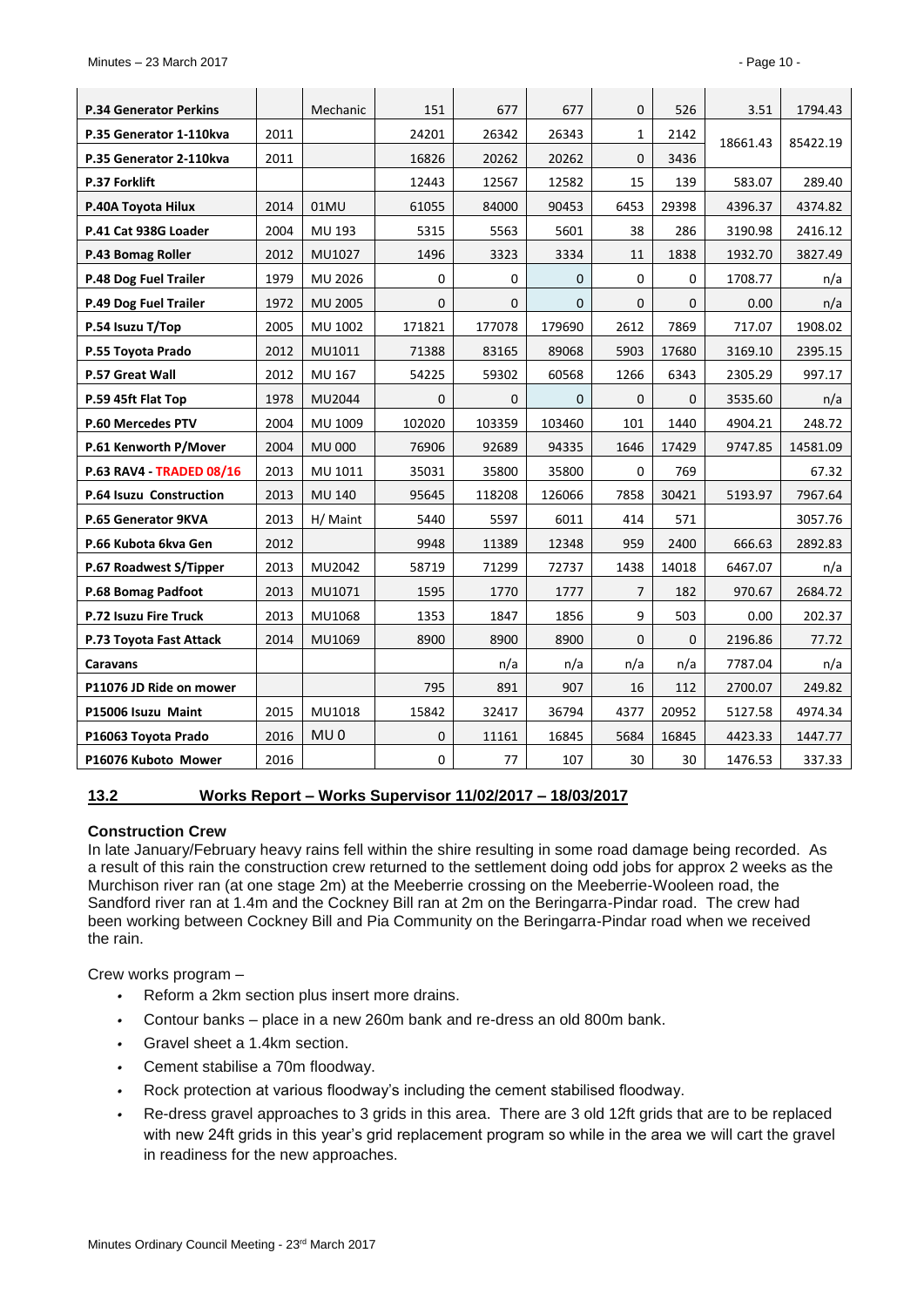Crew should finish work on this section on the 23<sup>rd</sup> March and then move plant and equipment down to Twin Peaks and start the 1km new road alignment around Twin Peaks homestead on the McNabbs-Twin Peaks Road.

# **Maintenance Crew**

With all the lovely rain falling the maintenance crew were in the same boat as the construction crew. Neil & Mark moved over to Wooleen to start a full maintenance grading program in this area as the south west (New Forrest-Yallalong) end was too wet. They only managed to get the Meeberrie-Wooleen road graded then we received some heavy rains. All plant was on the eastern side of the Murchison crossing on the Meeberrie-Woolleen road and as noted in the construction report above all rivers ran high so they then returned to the settlement. Crew worked around the settlement and on the bitumen road south and north of the settlement pot hole patching and erecting and straightening up signs and guide posts. When the river at the Meeberrie crossing was low enough for a grader to cross (.400) a grader was brought back to the settlement and the opening up of roads to the north and east of the shire was commenced.

- *•* Carnarvon-Mullewa road
- *•* Butchers Track
- *•* Byro-Woodleigh road
- *•* Byro-Beringarra road
- *•* Erong road
- *•* Beringarra-Pindar road as far as Boolardy

A second grader commenced the opening up from Boolardy south.

- *•* Wooleen-Mt Wittenoom road
- *•* Mt Wittenoom road
- *•* Boolardy-Wooleen road
- *•* Wooleen-Twin Peaks road
- *•* Beringarra-Pindar road when the grader got as far as the double dip (no flood damage south of here) grader then started full grade heading south.

When the grader opening up the roads in the north had finished, the crew then moved camp down to Yuin and completed a full grade from Pindar north to the double dip.

Crew will grade the McNabbs-Twin Peaks road then move over to New Forrest-Yallalong and Coolcalalaya roads then onto the Twin Peaks-Wooleen road.

# **Grids**

Grids for replacement in this year's program:

- *•* 3 old 12ft to new 24ft on the Beringarra-Pindar road 1 at Murgoo 2 north of Murgoo.
- *•* 1 at the boundary of Nookawarra and Boolardy
- *•* 1 on the Carnarvon-Mullewa road 3km south of the Murchison Settlement

# **Staff Leave**

- *•* Stuart 14 days
- *•* Glen 3 days
- *•* Neil 2 days
- *•* Brian 3 days

# **Works Supervisor general**

13<sup>th</sup> February - 7hrs Construction

16<sup>th</sup> & 17<sup>th</sup> February - check roads for flood damage south and north of settlement 22<sup>nd</sup> February - pegging various sections of roads for bunding (heavy maintenance) 24<sup>th</sup> February - inspection of roads in the far north and east of the shire for flood damage. 1 st March - 5hrs Construction

8 th March – 4hrs inspection of road counter Beringarra-Pindar road

ROADS GRADED 09/02/2017 – 18/03/2017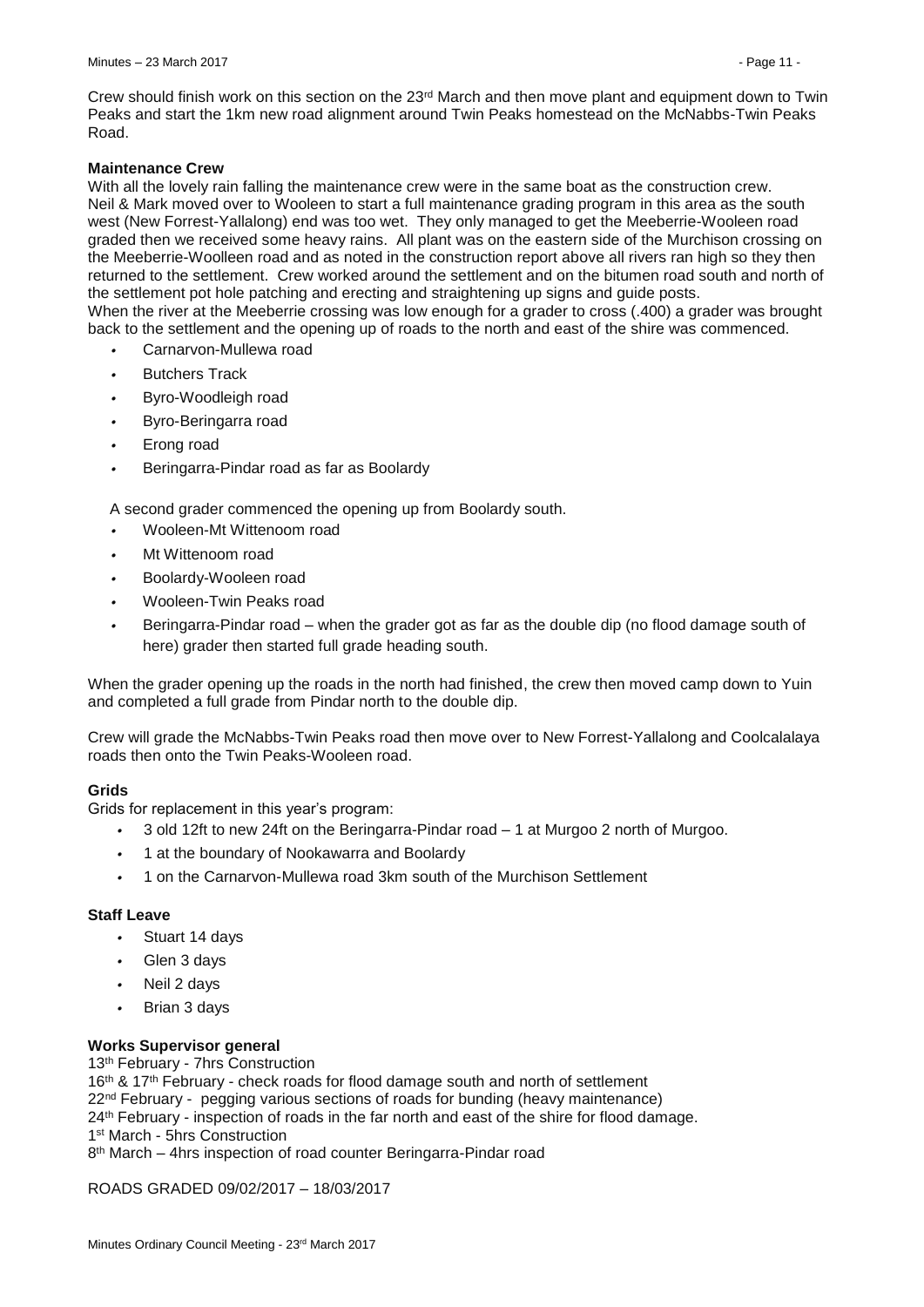| Name                           | Length of             | <b>SLK's Graded</b> | Heavy       | Comments             |
|--------------------------------|-----------------------|---------------------|-------------|----------------------|
|                                | Road                  | this month          | Maintenance |                      |
| Beringarra / Pindar            | 319.80km              | 98km                |             | Double Dip to Pindar |
| Erong                          | $\overline{63.12}$ km |                     |             |                      |
| Beringarra/Byro                | 90.89km               |                     |             |                      |
| Twin Peaks/Wooleen             | 47.65km               |                     |             |                      |
| Boolardy/Kalli                 | 57.30km               |                     |             |                      |
| Byro/Woodleigh                 | 71.00km               |                     |             |                      |
| New Forrest/Yallalong          | 36.18km               |                     |             |                      |
| M <sup>c</sup> Nabb/Twin Peaks | 49.75km               | 5km                 |             |                      |
| Yallalong-West                 | 34.46km               |                     |             |                      |
| Mileura/Nookawarra             | 49.08km               |                     |             |                      |
| Muggon                         | 38.75km               |                     |             |                      |
| Manfred                        | 34.55km               |                     |             |                      |
| Beringarra/Mt Gould            | 34.80km               |                     |             |                      |
| Tardie/Yuin                    | 13.20km               | 13km                |             |                      |
| Innouendy                      | 9.30km                |                     |             |                      |
| <b>Boolardy Homestead</b>      | 2.00km                |                     |             |                      |
| Yunda Homestead                | 32.80km               |                     |             |                      |
| Meeberrie-Woolleen             | 25.22km               |                     |             |                      |
| Mt Wittenoom                   | 37.55km               |                     |             |                      |
| Woolleen/Mt Wittenoom          | 33.85km               |                     |             |                      |
| Beringarra Cue                 | 109.82km              |                     |             |                      |
| <b>Boolardy Wooleen</b>        | 19.08km               |                     |             |                      |
| <b>Kalli Cue East</b>          | 21.87km               |                     |             |                      |
| <b>Butchers Track</b>          | 64.54km               |                     |             |                      |
| <b>Butchers Muggon</b>         | 23.80km               |                     |             |                      |
| <b>Murchison Settlement</b>    | 2.00km                |                     |             |                      |
| Coolcalalaya Road              | 36km                  |                     |             |                      |
| <b>Carnarvon Mullewa</b>       | 278.63km              |                     |             |                      |
| <b>Mt Narryer</b>              | 3km                   |                     |             |                      |
| <b>Errabiddy Bluff</b>         | 12km                  |                     |             |                      |
| Air strip Graded               |                       |                     |             |                      |

Total this month graded 116km plus roads opened up from Flood Damage

# **Recommendation:**

That the Works Supervisor's report be accepted.

*Discussion:*

*The Works Supervisor spoke to the report and highlighted that the Water Truck was almost ready for use. He also identified that a 6Kva generator had been destroyed by fire, suspected electrical fault. The new generator has been installed and needed a roof exhaust to be fitted.*

*The Isuzu truck has again been returned to Geraldton for a warranty repair. President Halleen suggested that the fuel pump may need to be replaced.*

*The replacement of a grader was discussed and it was identified that a smaller maintenance grader should be purchased.*

*The Flood damage to the roads had been inspected and a claim is to be prepared. Light and medium grading can no longer be claimed. The president advised that in future WANDRRA would require photos of the road to show condition prior to damage. It was suggested that a GPS enabled video camera be fitted to the grader to achieve the objective. The condition of the roads would need to be recorded every 3 to 4 months.*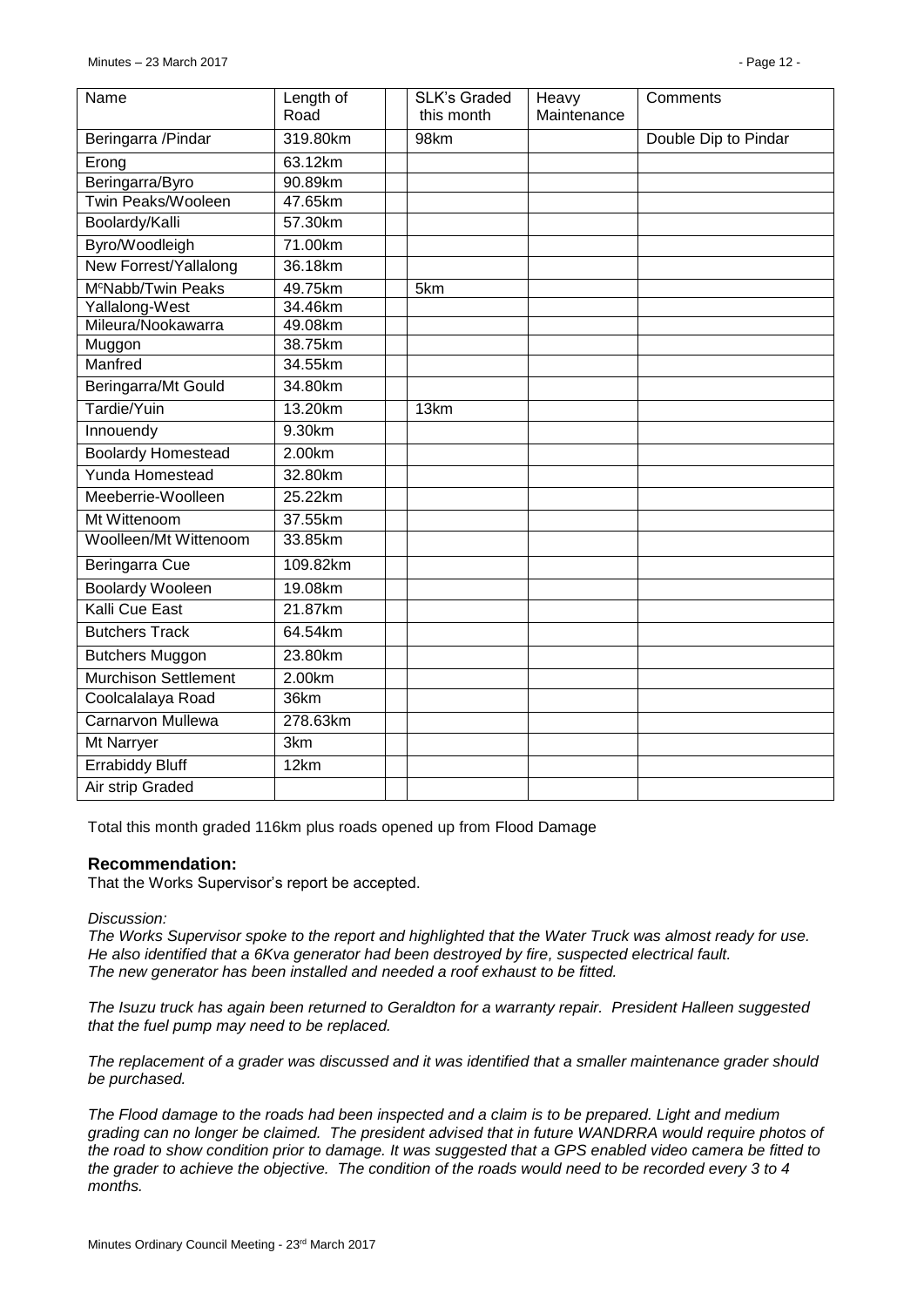*The bunding of old roads was discussed, the current program is to start on the old Yalbra Road and then move to old Erong Road if funding allows. There was a discussion on the original purpose behind the bunding of old roads and it was noted that there had been a state-wide push to protect the environment from erosion and Council had decided to tie up old loose ends by bunding the old roads. Cr Williams suggested that if the priority was to change from environmental to asset protection that Erong Road would become the priority.*

# **Voting Requirements:**

Simple majority

| <b>Council Decision:</b><br><b>Moved: Councillor A Whitmarsh</b> |          | Seconded: Councillor R Foulkes-Taylor |
|------------------------------------------------------------------|----------|---------------------------------------|
| That the Works Supervisor's report be accepted.                  |          |                                       |
| <b>Carried</b>                                                   | For: $5$ | Against: 0                            |
| The meeting edicurred of 1:00 nm and required at 1:20 nm         |          |                                       |

*The meeting adjourned at 1:00 pm and resumed at 1:20 pm*

# <span id="page-12-0"></span>**14. ANNOUNCEMENTS CONCERNING MEETINGS ATTENDED**

# <span id="page-12-1"></span>**14.1 Shire President**

*The President had attended the ICPA conference and had received a Certificate of Appreciation on behalf of the Shire.* 

*He had also attended the Mayors and Presidents' reception prior to the WALGA State Council meeting at which the possible impact of the change in State Government on Local Government had been discussed.*

*The President attended the WALGA State Council meeting where the removal of licencing and stamp duty concessions was discussed, as well as the funding of the operation of regional bio-security groups.*

*The President also attended the Regional Road Group meeting. Issues arising related to:*

- *Gravel Pit access, environmental and heritage concerns*
- *Access to water*
- *Width of road reserves required to cater for larger trucks*
- *Blackspot funding and the change in criteria*
- *Negotiation on the State Roads Fund to Local Government agreement which expires at the end of 2017/18*
- *Funding of sealed road maintenance and*
- *Flood damaged bridge funding*

# <span id="page-12-2"></span>**14.2 Councillors**

*Cr E Foulkes-Taylor had attended the ICPA conference Cr A Whitmarsh attended the Rangelands NRM CR R Foulkes-Taylor chaired the March LEMC meeting and attended the Plant Working Group by teleconference. Cr M Williams had no report*

*The Meeting adjourned at 1:46 pm for lunch and resumed at 2:32 pm.*

# <span id="page-12-3"></span>**15. REPORTS OF COMMITTEES**

# <span id="page-12-4"></span>**15.1 Audit Committee**

The Audit Committee met prior to the Ordinary Council Meeting to Consider the Compliance Audit Return 2016.

The recommendation of the Audit Committee in regard to the Compliance Audit Return is addressed at Item 18.1.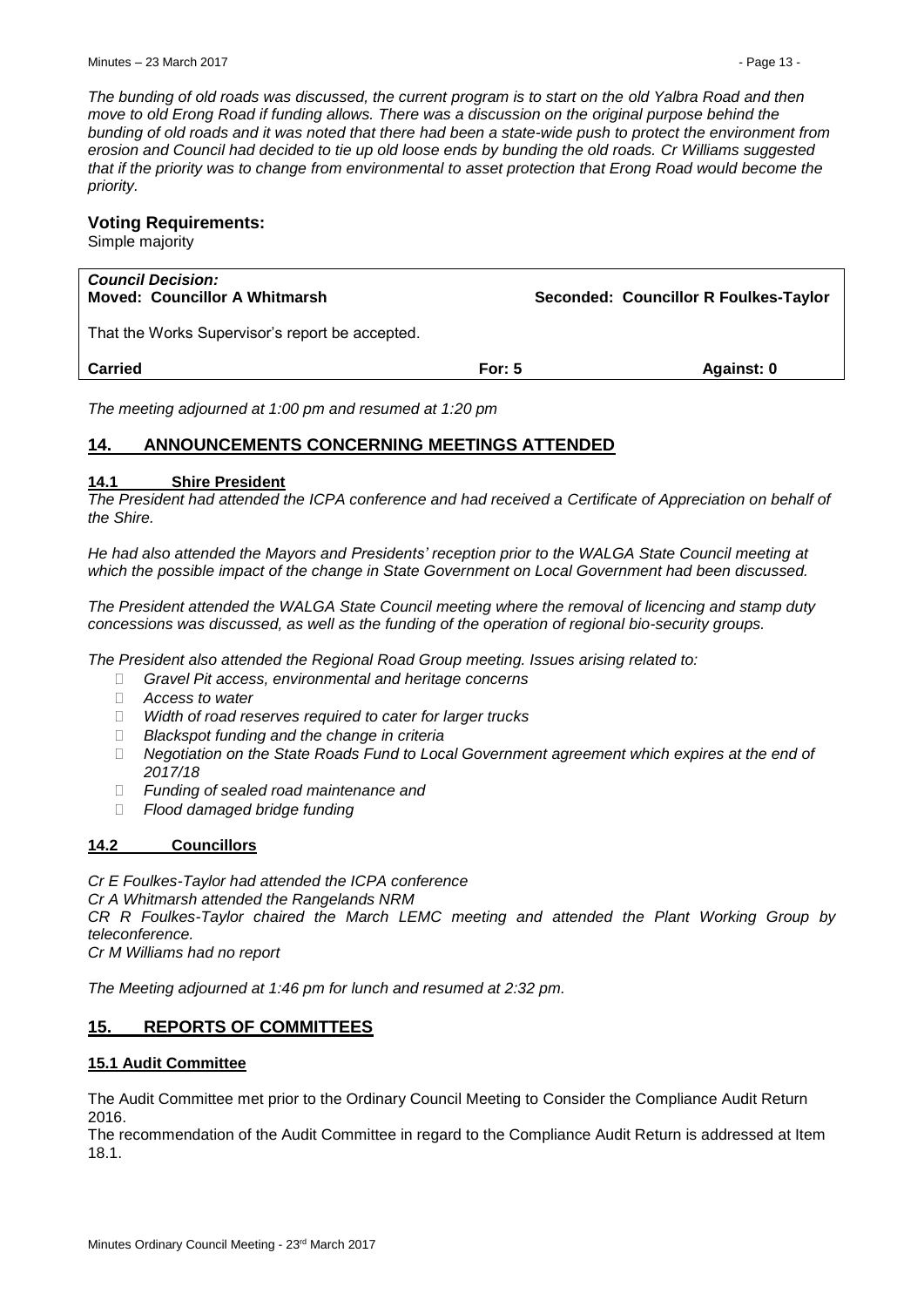# <span id="page-13-0"></span>**16. FINANCE**

# <span id="page-13-1"></span>**16.1 Financial Activity Statements February 2017**

| File:              |                                                   |
|--------------------|---------------------------------------------------|
| Author:            | Peter Dittrich - Deputy Chief Executive Officer   |
| Interest Declared: | No interest to disclose                           |
| Date:              | 18 March 2017                                     |
| Attachments:       | Financial Activity Statements to 28 February 2017 |
|                    | <b>Statement of Financial Position</b>            |
|                    | Operating Statement by Program                    |
|                    | Operating Statement by Nature & Type              |
|                    | <b>Accounts Activity</b>                          |
|                    | <b>General Ledger Trial Balance</b>               |

#### **Matter for Consideration:**

Council to consider adopting the Monthly Financial Statements for February 2017.

#### **Background:**

The Local Government (Financial Management) Regulations 1996. Regulation 34 requires that local government report on a monthly basis and prescribes what is required to be reported.

#### **Comment:**

The Current Position at 28 February 2017 is a surplus of \$2,779,781.

| Variances – YTD Budget to YTD<br>Actual             |            |           |
|-----------------------------------------------------|------------|-----------|
| <b>Budgeted Closing Funding</b><br>Surplus(Deficit) |            | 1,688,946 |
| Plus Variance to opening surplus                    | 2,613,390  |           |
| Less Operating Revenues down                        | -2,269,893 |           |
| Plus Operating Expenditure down                     | 167,058    |           |
| Plus Operating Activities Excluded                  | 107,739    |           |
| Plus Investing Activities down                      | 1,743,376  |           |
| Plus Transfer from reserves up                      | 1,378,794  |           |
| Less Transfer to reserves up                        | -2,649,629 |           |
| Total Variances                                     |            | 1,090,835 |
| Actuals Closing surplus (Deficit)                   |            | 2,779,781 |

Refer to February 2016 Financials for explanation of variances.

The following Term Deposits are currently held as at 28 February 2017:

| Beringarra- Cue Road Reserve TD | \$2.874.074 | @ 1.755% Maturity 17/04/2017 |
|---------------------------------|-------------|------------------------------|
| Crosslands MCF Term Deposit     | \$ 368,203  | @ 2.000% Maturity 25/05/2017 |
| Ballinyoo Bridge                | \$1,975,979 | @ 1.890% Maturity 27/05/2017 |

#### **Statutory Environment:**

Local Government Act 1995

Section 6.4–Specifies that a local government is to prepare "such other financial reports" as is prescribed.

Local Government (Financial Management) Regulations 1996

Regulation 34 states:

(1) A local government is to prepare each month a statement of financial activity reporting on the sources and applications of funds, as set out in the annual budget under regulation 22(1)(d) for that month in the following detail: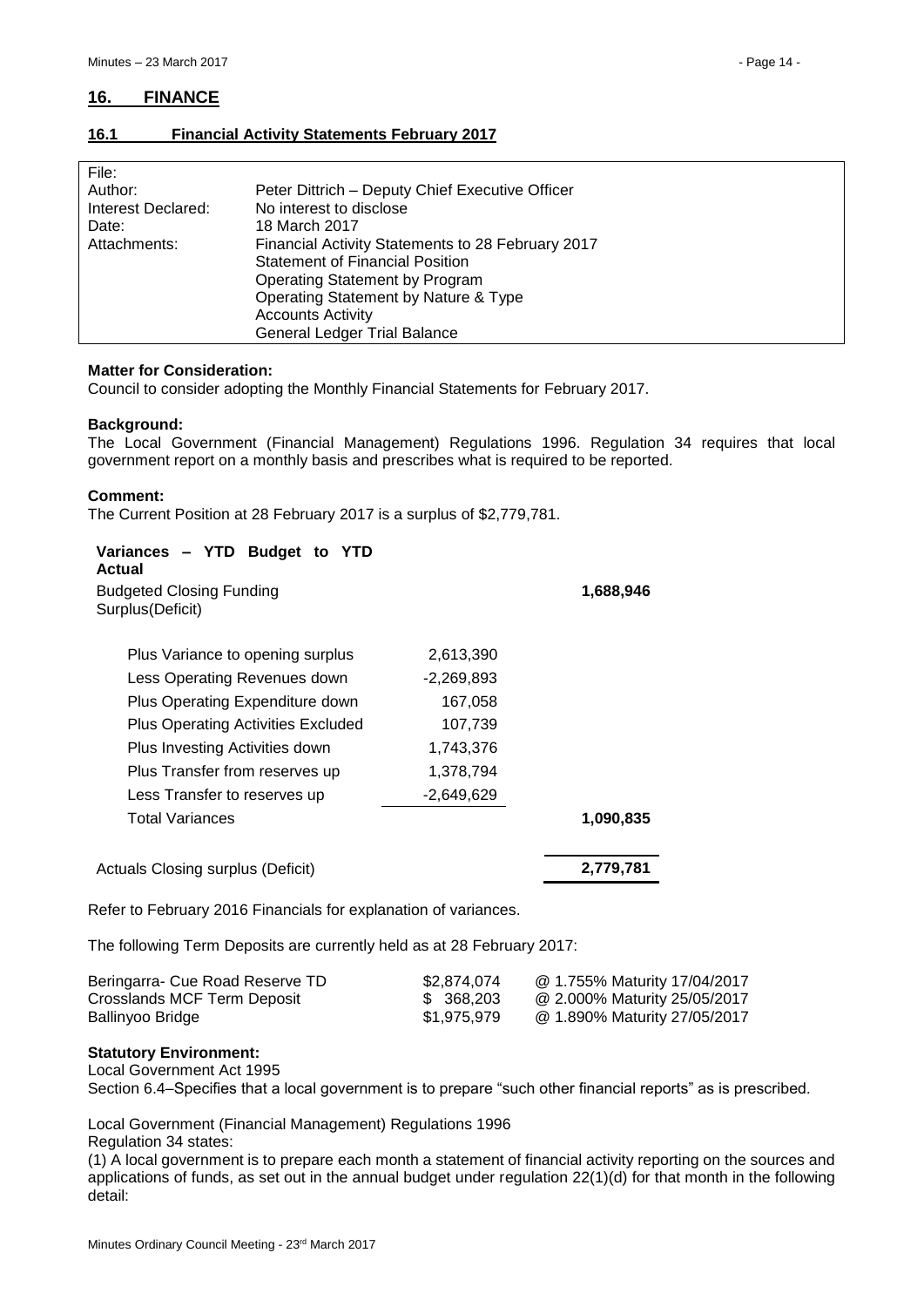(a) Annual budget estimates, taking into account any expenditure incurred for an additional purpose under section 6.8(1)(b) or (c);

(b) Budget estimates to the end of month to which the statement relates;

(c) Actual amounts of expenditure, revenue and income to the end of the month to which the statement relates;

(d) Material variances between the comparable amounts referred to in paragraphs (b) and

(e) The net current assets at the end of the month to which the statement relates.

# **Strategic Implications:**

Nil.

# **Policy Implications:**

Nil.

# **Budget/Financial Implications:**

Reports showing year to date financial performance allow monitoring of actual expenditure, revenue and overall results against budget targets.

#### **Sustainability Implications:**

- **Environmental:**
	- There are no known significant environmental considerations
- **Economic:**
	- There are no known significant economic considerations
- **Social:**

There are no known significant considerations

# **Consultation:**

Moore Stephens

#### **Recommendation:**

That Council adopt the financial statements for the period ending 28 February 2017 as attached.

#### *Discussion*

*The DCEO spoke to the accounts and highlighted the improvement in cash flows.*

# **Voting Requirements:**

Simple majority.

# *Council Decision:* **Moved: Councillor R Foulkes-Taylor Seconded: A Whitmarsh**

That Council adopt the financial statements for the period ending 28 February 2017 as attached.

| <b>Carried:</b><br>____ | For:<br>vı.<br>. . | Against: 0 |
|-------------------------|--------------------|------------|
|                         |                    |            |

# <span id="page-14-0"></span>**16.2 Accounts Paid February 2017**

| File:              | 4.37.1                                          |
|--------------------|-------------------------------------------------|
| Author:            | Peter Dittrich - Deputy Chief Executive Officer |
| Interest Declared: | No interest to disclose                         |
| Date:              | 18 March 2017                                   |
| Attachments:       | EFT & Cheque Details for February 2017          |

#### **Matter for Consideration:**

Endorsement of accounts paid during the month of February 2017.

# **Background:**

If the local government has delegated to the CEO the exercise of its power to make payments from the municipal fund or the trust fund, then the CEO is to prepare a list of accounts paid by the CEO during the month to present to Council.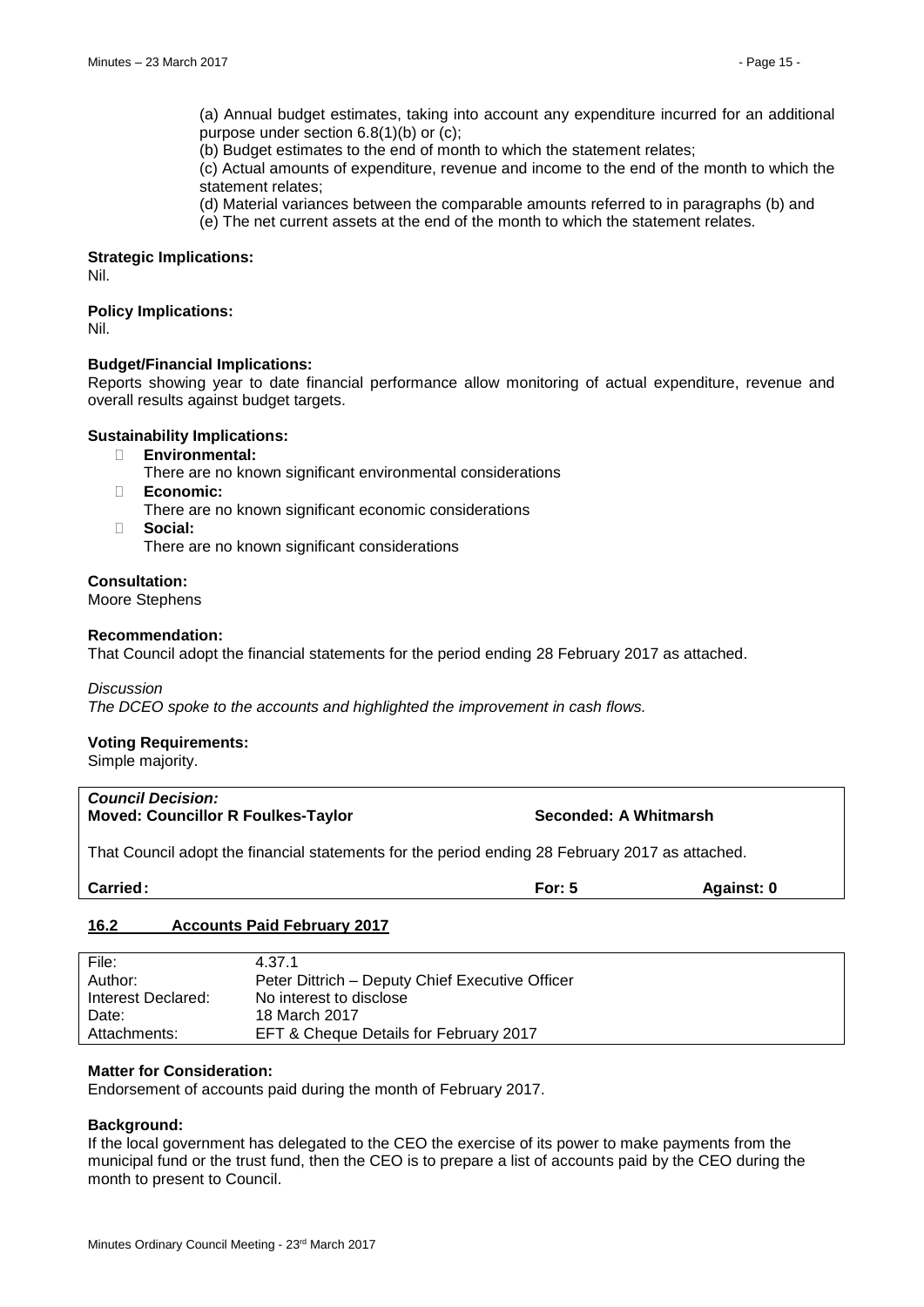#### **Comment:**

Payments made during the month of February 2017 are attached.

#### **Statutory Environment:**

Local Government (Financial Management) Regulations 1996

Regulation 13 states:

(1) If the local government has delegated to the CEO the exercise of its power to make payments from the municipal fund or the trust fund, a list of accounts paid by the CEO is to be prepared each month showing for each account paid since the last such list was prepared

- (a) the payee's name; and
- (b) the amount of the payment; and
- (c) the date of the payment; and
- (d) sufficient information to identify the transaction.

(2) A list of accounts for approval to be paid is to be prepared each month showing —

(a) for each account which requires council authorisation in that month —

- (i) the payee's name; and
- (ii) the amount of the payment; and
- (iii) sufficient information to identify the transaction; and

(b) the date of the meeting of the council to which the list is to be presented

(3) A list prepared under sub regulation (1) or (2) is to be  $-$ 

(a) presented to the council at the next ordinary meeting of the council after the list is prepared; and

(b) recorded in the minutes of that meeting.

#### **Strategic Implications:**

None

**Policy Implications:**

None

#### **Budget/Financial Implications:**

Payment from the Municipal, Trust and Reserve Bank Accounts.

# **Sustainability Implications:**

- **Environmental:**
	- There are no known significant environmental considerations
- **Economic:**
	- There are no known significant economic considerations
- **Social:** There are no known significant considerations

**Consultation:**

Moore Stephens

#### **Recommendation:**

That the accounts as per the attached Schedule presented to this meeting totalling \$1,243,810.52 which includes \$850,680 of intra account transfers for the month of February 2017, be endorsed by Council.

# **Voting Requirements:**

Simple majority

# *Council Decision:*

**Moved: Councillor E Foulkes-Taylor Seconded: Councillor R Foulkes-Taylor**

That the accounts as per the attached Schedule presented to this meeting totalling \$1,243,810.52 which includes \$850,680 of intra account transfers for the month of February 2017, be endorsed by Council.

**Carried For: 5 Against: 0**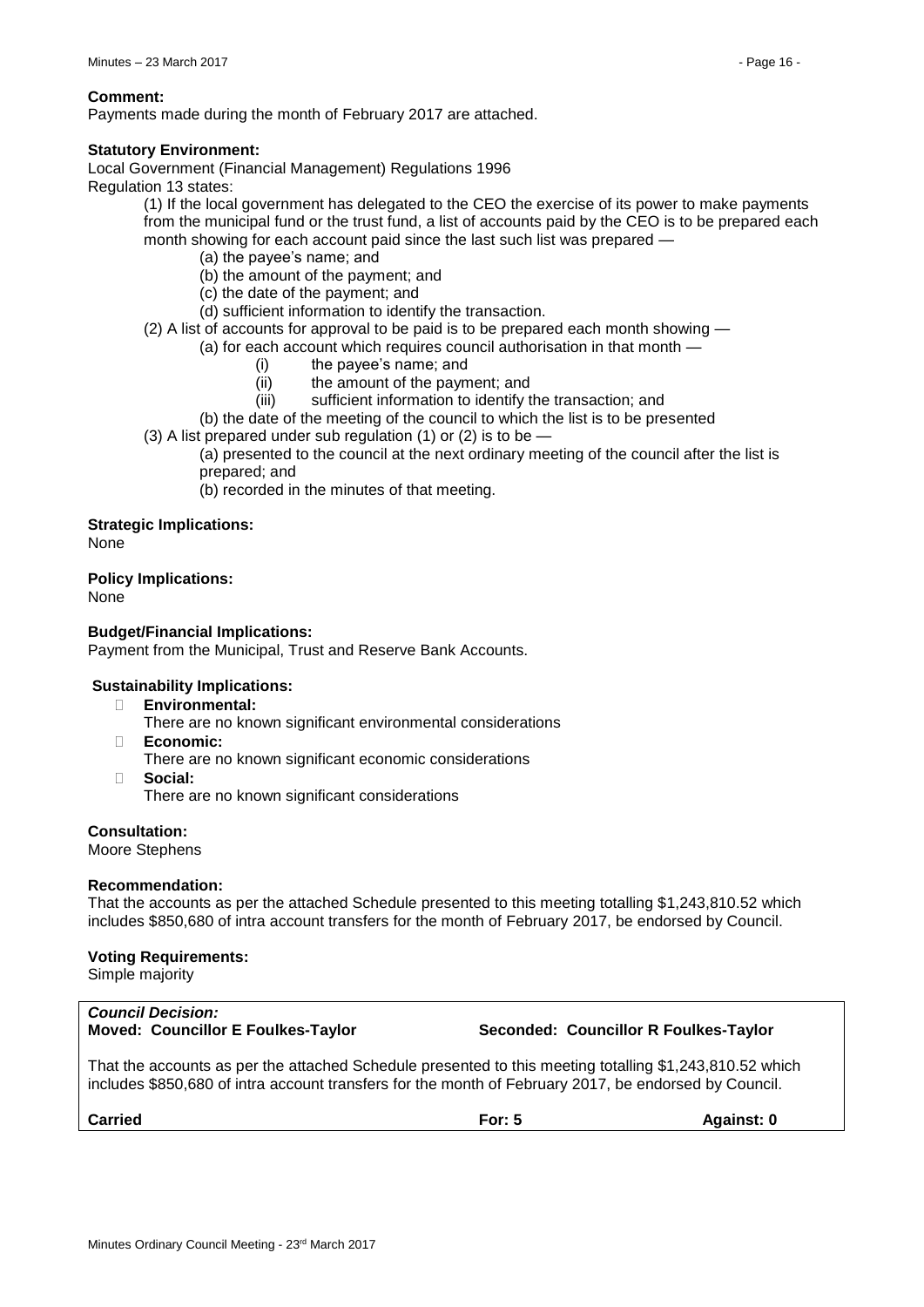# <span id="page-16-0"></span>**16.3 Budget 2016-17 Review**

| File:              | 2.4                                      |
|--------------------|------------------------------------------|
| Authors:           | Dianne Daniels - Chief Executive Officer |
| Interest Declared: | No interest to disclose                  |
| Date:              | 18/03/2017                               |
| Attachments:       | Budget 2016-17 Review                    |

#### **Matter for Consideration:**

Review the 2016-17 Budget based on financial performance between 1 July 2016 and 28 February 2017.

# **Background:**

As required by the Local Government Act 1995, Council adopted a budget for the 2016-17 financial year based on forward plans and best estimates at the time. According to the Local Government (Financial Management) Regulations 1996, each year, between 1 January and 31 March, a local government is to carry out a review of its annual budget for that year, considering its financial performance for at least the first six months of the year, it's position at the date of review and its forecast position to the end of the financial year.

#### **Comment:**

At 28 February 2017, there was a Closing Funding Surplus of \$2,779,781 against YTD Budget of \$1,688,946. Major variances and suggested amendments are summarised below:

#### **Opening Carried Forward figure:**

The opening carried forward figure was increased from \$0.00 to \$2,608,244 due to an end of year journal requested by the auditors to accrue income received from WANDRRA claims 2 and 3 in July 2017 back into the 15/16 financial year, along with some interest and a small creditor invoice relating to 15/16, but processed into 16/17. The current year budget has been amended at Operating Income and Expenditure to account for those accruals.

Major variations are listed below:

#### **Operating Income:**

- 1. Reduce WANDRRA Flood Damage reimbursements by \$2,599,633 for the two claims accrued into the 15/16 year at the request of the auditor;
- 2. Increase WANDRRA Flood Damage reimbursements by \$308,992, under-budgeted.
- 3. Insurance Recoveries up by \$71,765 due to failure of Settlement Generator #2 and Salary Continuance un-forseen.

#### **Operating Expenditure:**

- 1. Reduce Administration salaries by provision for Project Officer and 2 months DCEO \$57,000 and associated Superannuation of \$5,415;
- 2. Increase Consultancy by \$32,000 to allow for Acting Staff;
- 3. Increase Salaries & Wages at Recreation & Culture by \$29,500 and PWOH by \$38,055 misallocated to Cap-Ex - Construction as per Agreed Programme, so reduce that job accordingly.
- 4. Increase expenditure on Flood Damage March 2015 by \$185,576 under-budget, but off-set by increased income;
- 5. Reduce Fuels and Oils by \$25,000 under-spent;

#### **Infrastructure Roads**:

- 1. Transfer \$95,000 from C14114 Cap-Ex Construction as per Agreed Program to C14129 Cap-Ex Bitumise Roads in Settlement to Complete the Settlement sealing.
- 2. Transfer underspend of \$65,976 from C14114 Cap-Ex Construction as Per Agreed Program to C14131 Cap-Ex Realignment Away from Flood Zone

#### **Plant & Equipment:**

1. Transfer \$30,000 in from the Plant Reserve to top-up the insurance recovery of (est) \$40,000 to replace failed Settlement Generator #2 with a 150KVA generator instead of a 110KVA.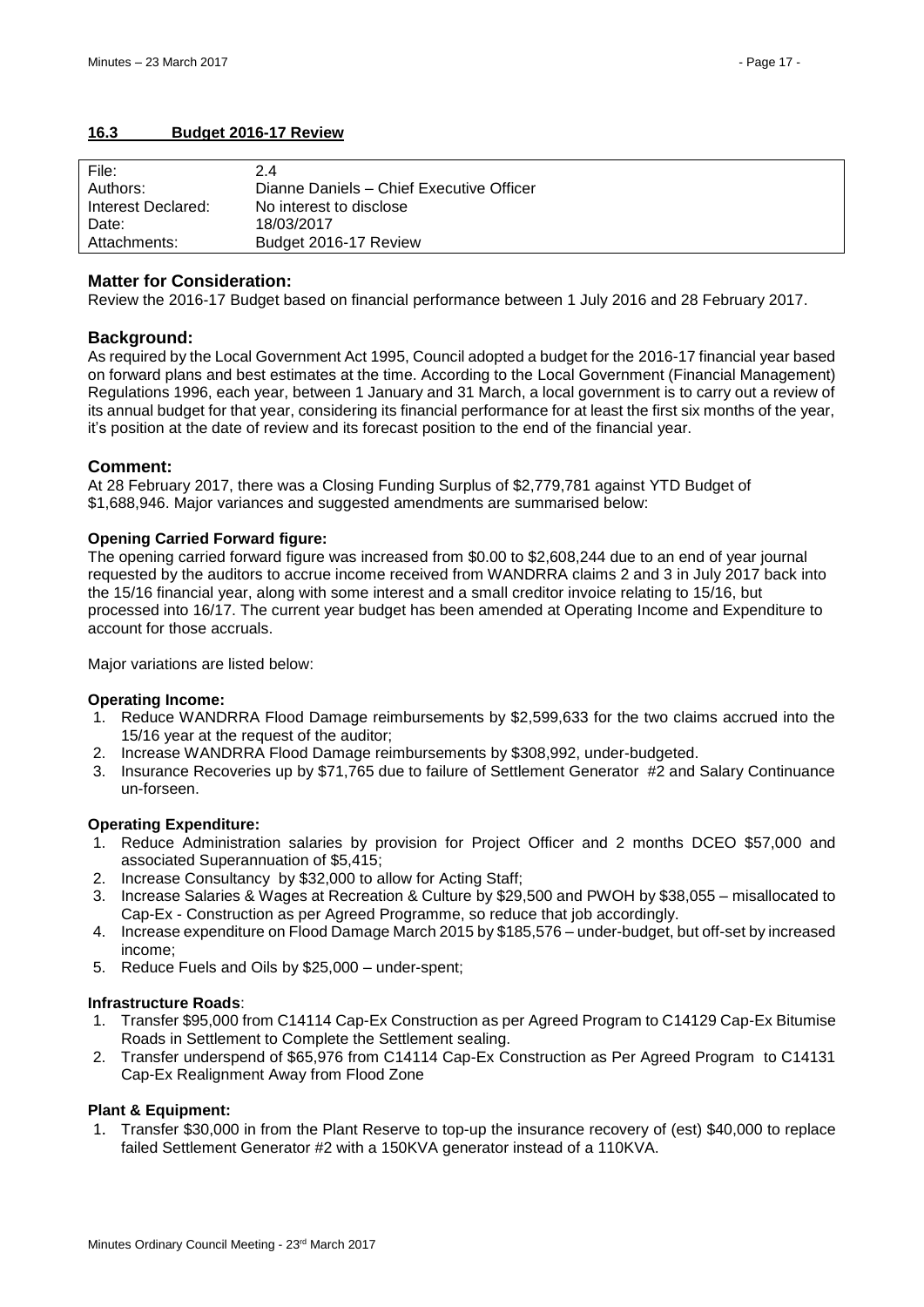#### **Building & Improvements:**

1. Reduce the budget for the Admin Office Carports by \$23,050 so that electrical switching works can be done on the Settlement Water and Power Supply to allow for an alternate power source in case of power failure. The Admin Office Carports will be allowed for in the 2017/18 budget, to be commenced once the Admin Office Extensions are complete.

#### **Reserve Transfers:**

**Transfer** 

- 1. \$60,000 to Leave Reserve to make sure it is cash-backed to improve the Current Ratio; and
- 2. the balance of \$47,268 to the Flood Reserve.

Detailed amendments are shown in the table under **Recommendation**:

# **Statutory Environment:**

Local Government (Financial Management) Regulations 1996

#### **33A Review of Budget**

- (1) Between 1 January and 31 March in each year a local government is to carry out a review of its annual budget for that year.
- (2) The review of an annual budget for a financial year must
	- (a) Consider the local government's financial performance in the period beginning on 1 July and ending no earlier than 31 December in that financial year; and
	- (b) Consider the local government's financial position as at the date of review; and
	- (c) Review the outcomes for the end of that financial year that are forecast in the budget.
- (3) Within 30 days after a review of the annual budget of a local government is carried out it is to be submitted to council.
- (4) A council is to consider a review submitted to it and is to determine\* whether or not to adopt the review, any parts of the review or any recommendation made in the review. *\*Absolute majority required.*
- (5) Within 30 days after a council has made a determination, a copy of the review and determination is to be provided to the Department.

# **Strategic Implications:**

The budget has been developed based on existing strategic planning documents adopted by council.

# **Sustainability Implications**

- **Environmental**
	- There are no known significant environmental implications
- **Economic**

There are no known significant economic implications

**Social**

There are no known significant social considerations.

# **Policy Implications:**

The budget is based on the principles contained in the Strategic Community Plan, Corporate Business Plan and informing strategies.

# **Financial Implications:**

The changes suggested in the budget review are based on the local government's financial performance for the financial year up to 28 February 2017. Adjustments have been made to better reflect actual performance for the period and to give a more accurate projection of position at 30 June 2017.

# **Consultation:**

CEO Works Supervisor; Gardener

# **Recommendation:**

That Council adopt the review of the 2016/17 Budget as presented in the spreadsheet below and amend the 2016/17 Budget accordingly.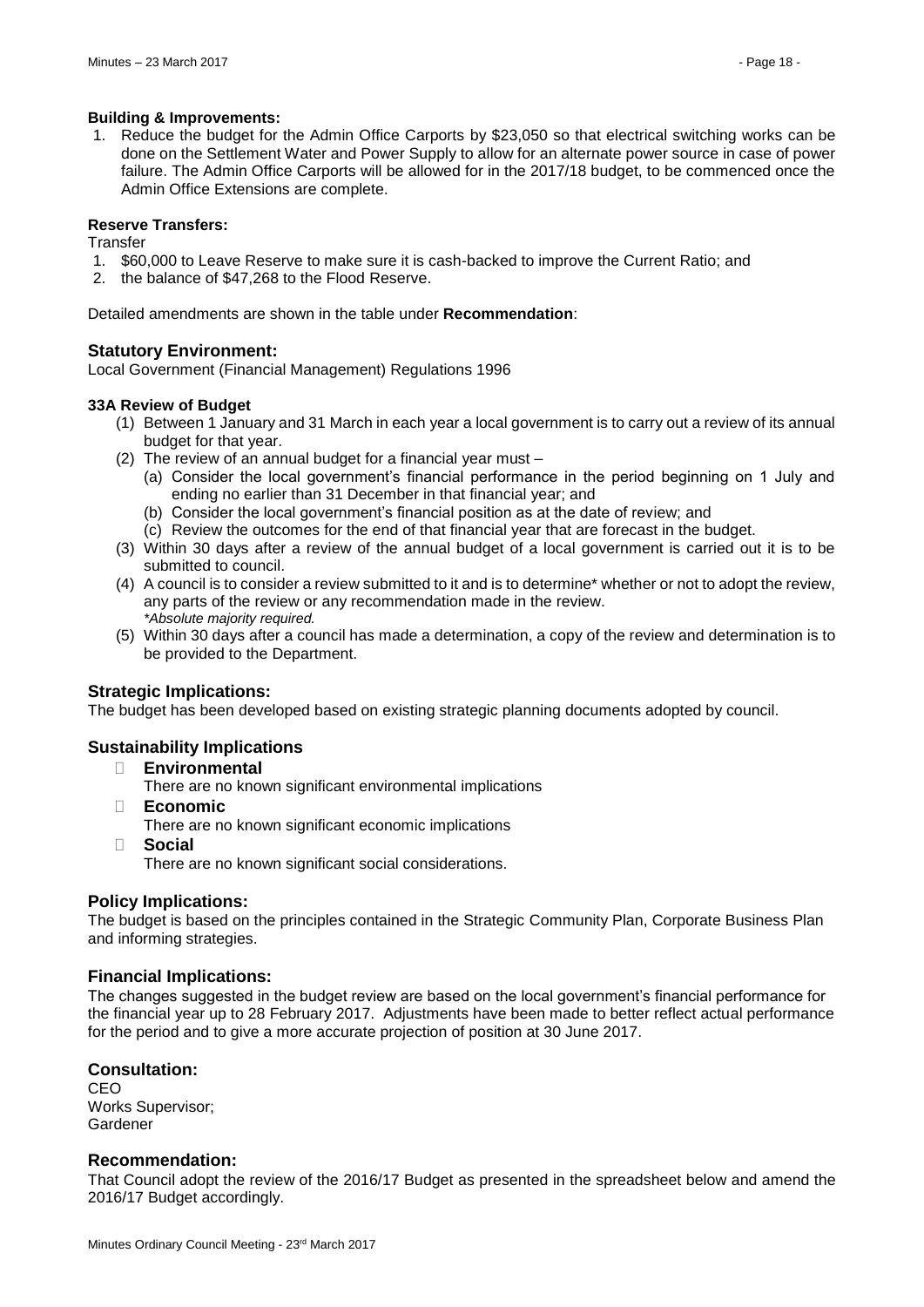|                                                  |                              |                                                         | Shire of Murchison                                                                                               |                                                                                                               |                     |                                                              |                                                 |                                                     |                                         |                                         |                           |
|--------------------------------------------------|------------------------------|---------------------------------------------------------|------------------------------------------------------------------------------------------------------------------|---------------------------------------------------------------------------------------------------------------|---------------------|--------------------------------------------------------------|-------------------------------------------------|-----------------------------------------------------|-----------------------------------------|-----------------------------------------|---------------------------|
|                                                  |                              |                                                         | Budget Review of Financials to 28 February 2017                                                                  |                                                                                                               |                     |                                                              |                                                 |                                                     |                                         |                                         |                           |
|                                                  |                              |                                                         | For the Year Ended 30 June 2017                                                                                  |                                                                                                               |                     |                                                              |                                                 |                                                     |                                         |                                         |                           |
|                                                  |                              |                                                         |                                                                                                                  |                                                                                                               |                     |                                                              | <b>Non Cash</b>                                 |                                                     |                                         |                                         |                           |
|                                                  | Job                          | Program                                                 |                                                                                                                  | Comment                                                                                                       | Council<br>esolutic | Income/ExpenditureTv<br>pe Classification                    | Items<br>Decrease<br>Expenditur<br>$\mathbf{e}$ | Non Cash<br><b>Items</b><br>Increase<br>Expenditure | Increase in<br>Available<br>Cash (Muni) | Decrease in<br>Available<br>Cash (Muni) | Running<br><b>Balance</b> |
| Account<br>#                                     | #                            |                                                         | <b>Description</b><br>Opening Carried Forward as per Budget                                                      |                                                                                                               | #                   | #                                                            | s                                               | s                                                   | s                                       | s                                       | s                         |
|                                                  |                              |                                                         | <b>Adjustments to opening Current Assets (WANDRRA, Interest, and Creditors)</b>                                  |                                                                                                               |                     |                                                              |                                                 |                                                     | 2.608.244                               |                                         | 2.608.244<br>2,608,244    |
| 2016-2017 Budget Amendments<br>Column1 v Colur v |                              | Column <sub>3</sub>                                     | Column                                                                                                           |                                                                                                               |                     |                                                              | $\text{Column9}$ +                              | Column10                                            | Column11 +                              | olumn12                                 | Jumn14                    |
| <b>Operating Revenue</b>                         |                              |                                                         |                                                                                                                  |                                                                                                               |                     |                                                              |                                                 |                                                     |                                         |                                         | 2,608,244                 |
| 3201.111                                         |                              | <b>GP Funding</b>                                       |                                                                                                                  | Grants Commission Grants Received - Genera Actual allocation decreased compared to notional allocation        |                     | Operating Income                                             |                                                 |                                                     |                                         | $-9.057$                                | 2.599.187                 |
| 3202.111                                         |                              | <b>GP Funding</b>                                       |                                                                                                                  | Grants Commission Grants Received - Roads Actual allocation decreased compared to notional allocation         |                     | Operating Income                                             |                                                 |                                                     |                                         | $-10,724$                               | 2,588,463                 |
| 3204.160                                         |                              | <b>GP Funding</b>                                       | <b>Interest Received Municipal</b>                                                                               | <b>Greater Interest Received</b>                                                                              |                     | Operating Income                                             |                                                 |                                                     | 10,000                                  |                                         | 2,598,463                 |
| 5102.110                                         |                              |                                                         | Law, Order & Public Safet Income Relating to Fire Protection                                                     | Operating Grant more than budgeted                                                                            |                     | Operating Income                                             |                                                 |                                                     | 4,000                                   |                                         | 2,602,463                 |
| 12219.110                                        |                              | Transport                                               | Grant - WANDRRA Flood Damage                                                                                     | Accrue income for Claims 2 and 3 rcvd Jul 16 into Jun 16                                                      |                     | Operating Income                                             |                                                 |                                                     |                                         | $-2,599,633$                            | 2.830                     |
| 12119.110<br>13607.121                           |                              | Transport<br><b>Economic Services</b>                   | Grant - WANDRRA Flood Damage<br>Income Relating to Other Economic Services                                       | Jnder-budgeted<br>Insurance Recoveries Generator                                                              |                     | Operating Income<br>Operating Income                         |                                                 |                                                     | 308,992<br>40,000                       |                                         | 311,822<br>351,822        |
| 14212.170                                        |                              | Other Property & Service:                               | Workers Compensation Reimbursements                                                                              | Insurance Recoveries (Works supervisor)                                                                       |                     | Operating income                                             |                                                 |                                                     | 20,663                                  |                                         | 372,485                   |
| 14512.121                                        |                              | Administration                                          | Income Relating to Administration                                                                                | <b>Insurance Recoveries and Premium Adiustments</b>                                                           |                     | Operating Income                                             |                                                 |                                                     | 11,102                                  |                                         | 383,587                   |
| <b>Operating Expense</b>                         |                              |                                                         |                                                                                                                  |                                                                                                               |                     |                                                              |                                                 |                                                     |                                         |                                         | 383,587                   |
| 3100.903                                         |                              |                                                         | General Purpose funding Expenses Relating to Rate Revenue                                                        | Amend Admin Allocation for Reduced Admin Costs                                                                |                     | <b>Operating Expenditure</b>                                 | 1.565                                           |                                                     |                                         |                                         | 383,587                   |
| 4113,903                                         |                              | Governance                                              | Other Expenses Relating to Members                                                                               | Amend Admin Allocation for Reduced Admin Costs                                                                |                     | <b>Operating Expenditure</b>                                 | 14,604                                          |                                                     |                                         |                                         | 383,587                   |
| 14500.521                                        |                              | Governance                                              | Expenses Relating to Administration - Service Over budeted                                                       |                                                                                                               |                     | <b>Operating Expenditure</b>                                 |                                                 |                                                     | 10,000                                  |                                         | 393,587                   |
| 14501.500<br>14501.900                           |                              | Governance<br>Governance                                | Admin Office Maintenance - Salaries<br>Admin Office Maintenance - Labout Overhead Not budgeted                   | Under-budgeted                                                                                                |                     | <b>Operating Expenditure</b><br><b>Operating Expenditure</b> |                                                 |                                                     |                                         | $-5,000$<br>$-3,000$                    | 388,587<br>385,587        |
| 14508.521                                        |                              | Governance                                              | Printing & Stationery - Admin                                                                                    | Under-budgeted service contract on photocopier                                                                |                     | <b>Operating Expenditure</b>                                 |                                                 |                                                     |                                         | $-5,000$                                | 380,587                   |
| 14517.570                                        |                              | Governance                                              | Insurance - Admin                                                                                                | Over-budgeted                                                                                                 |                     | <b>Operating Expenditure</b>                                 |                                                 |                                                     | 9.894                                   |                                         | 390,481                   |
| 14518.500                                        |                              | Governance                                              | Salaries - Administration                                                                                        | Less Project Officer and 2 months DCEO                                                                        |                     | Operating Expenditure                                        |                                                 |                                                     | 57,000                                  |                                         | 447,481                   |
| 14520.501                                        |                              | Governance                                              | Superannuation                                                                                                   | Less super for Project Officer and 2 months DCEO                                                              |                     | <b>Operating Expenditure</b>                                 |                                                 |                                                     | 5,415                                   |                                         | 452,896                   |
| 14522.200                                        |                              | Governance                                              | <b>Consultancy Fees</b>                                                                                          | Allow for acting staff                                                                                        |                     | <b>Operating Expenditure</b>                                 |                                                 |                                                     |                                         | $-32,000$                               | 420,896                   |
| 14550,903<br>5100.903                            |                              | Governance                                              | <b>Administration Allocated</b>                                                                                  | Amend Admin Allocation for Reduced Admin Costs and Over-allocation                                            |                     | <b>Operating Expenditure</b>                                 | 1,043                                           | $-52,158$                                           |                                         |                                         | 420,896                   |
| 7702.901                                         |                              | Health                                                  | Law, Order & Public Safe Expenses Relating to Fire Protection<br>Maintain Patient Transfer Vehicle               | Amend Admin Allocation for Reduced Admin Costs<br>Under-budgeted                                              |                     | Operating Expenditure<br>Operating Expenditure               |                                                 |                                                     |                                         | $-3,812$                                | 420,896<br>417,084        |
| 9113.904                                         |                              | Housing                                                 | Staff Housing Costs allocated to Works                                                                           | Amend Housing Allocated for Reduced Admin Costs and Over-allocation                                           |                     | <b>Operating Expenditure</b>                                 |                                                 | $-7,477$                                            |                                         |                                         | 417,084                   |
| 9114.903                                         |                              | Housina                                                 | Staff Housing Costs - Other Expenses                                                                             | Amend Admin Allocation for Reduced Admin Costs                                                                |                     | Operating Expenditure                                        | 2,608                                           |                                                     |                                         |                                         | 417,084                   |
| 11300.903                                        |                              | <b>Recreation &amp; Culture</b>                         |                                                                                                                  | Expenses Relating to other Recreation & Spo Amend Admin Allocation for Reduced Admin Costs                    |                     | <b>Operating Expenditure</b>                                 | 2.086                                           |                                                     |                                         |                                         | 417,084                   |
| 13600.903                                        |                              | <b>Economic Services</b>                                |                                                                                                                  | Expenses Relating to Other Economic Servic Amend Admin Allocation for Reduced Admin Costs                     |                     | Operating Expenditure                                        | 4,173                                           |                                                     |                                         |                                         | 417,084                   |
| 11304.500                                        |                              | <b>Recreation &amp; Culture</b>                         | Maintenance Parks and Reserves                                                                                   | Salaries & Wages mis-allocated                                                                                |                     | <b>Operating Expenditure</b>                                 |                                                 |                                                     |                                         | $-21,000$                               | 396.084                   |
| 11304.900<br>11305.500                           |                              | Recreation & culture<br><b>Recreation &amp; Culture</b> | Maintenance Parks & Reserves<br>Maintenance - Murchison Sports Club                                              | Labour overheads mis-allocated                                                                                |                     | <b>Operating Expenditure</b>                                 |                                                 |                                                     |                                         | $-27,090$<br>$-8,500$                   | 368,994<br>360,494        |
| 11305.900                                        |                              | Recreation & Culture                                    | Maintenance - Murchison Sports Club                                                                              | Salaries & Wages mis-allocated<br>abour overheads mis-allocated                                               |                     | <b>Operating Expenditure</b><br><b>Operating Expenditure</b> |                                                 |                                                     |                                         | $-10,965$                               | 349,529                   |
| 11306.500                                        |                              | <b>Recreation &amp; Culture</b>                         | Maintenance - Polocrosse fields                                                                                  | Under-budgeted                                                                                                |                     | <b>Operating Expenditure</b>                                 |                                                 |                                                     |                                         | $-6.000$                                | 343,529                   |
| 11602.520                                        |                              | Recreation & Culture                                    | Meusum Maintenance                                                                                               | Provision                                                                                                     |                     | <b>Operating Expenditure</b>                                 |                                                 |                                                     |                                         | $-5,000$                                | 338,529                   |
| 12200.903                                        |                              | Transport                                               |                                                                                                                  | Expenses Relating to Streets, Roads & Bridg Amend Admin Allocation for Reduced Admin Costs                    |                     | <b>Operating Expenditure</b>                                 | 20.863                                          |                                                     |                                         |                                         | 338,529                   |
| 12203.900                                        |                              | Transport                                               | Maintenance - General                                                                                            | Allocate increased Public Works Overheads                                                                     |                     | <b>Operating Expenditure</b>                                 | 15,45                                           |                                                     |                                         |                                         | 338,529                   |
| 12207.570                                        |                              | Transport                                               | <b>Bridges Maintenance</b>                                                                                       | Insurance Premiums under-budgeted                                                                             |                     | <b>Operating Expenditure</b>                                 |                                                 |                                                     |                                         | $-3,551$                                | 334,978                   |
| 12224.520<br>12224.521                           |                              | Transport<br>Transport                                  | Flood Damage March 2015<br>Flood Damage March 2015                                                               | Spent more than budgeted<br>Spent more than budgeted                                                          |                     | <b>Operating Expenditure</b><br><b>Operating Expenditure</b> |                                                 |                                                     |                                         | $-5.314$<br>$-185,576$                  | 329,664<br>144,088        |
| 13200.522                                        |                              | <b>Economic Services</b>                                |                                                                                                                  | Expenses Relating to Tourism and Area Prom Tourism Development Officer not continuing this FY                 |                     | Operating Expenditure                                        |                                                 |                                                     | 25,000                                  |                                         | 169,088                   |
| 13601.521                                        |                              | <b>Economic Services</b>                                | Settlement Water Supply                                                                                          | Instal changeover switch and continued system maintenance                                                     | Feb 21.1            | <b>Operating Expenditure</b>                                 |                                                 |                                                     |                                         | $-13,050$                               | 156,038                   |
| 13602.521                                        |                              | <b>Economic Services</b>                                | Settlement Power Generation                                                                                      | nstal changeover switch and continued system maintenance                                                      | Feb 21.1            | <b>Operating Expenditure</b>                                 |                                                 |                                                     |                                         | $-10,000$                               | 146,038                   |
| 14202.500                                        |                              | Other Property & Services                               | Sick Leave Expense                                                                                               | Higher than budgeted due to employee accident                                                                 |                     | <b>Operating Expenditure</b>                                 |                                                 |                                                     |                                         | $-15,994$                               | 130,044                   |
| 14203.500                                        |                              | Other Property & Services Annual Leave Expense          |                                                                                                                  | Higher than budgeted due to employee accident                                                                 |                     | <b>Operating Expenditure</b>                                 |                                                 |                                                     |                                         | $-13,207$                               | 116,837                   |
| 14207.900<br>14212.500                           |                              |                                                         | Other Property & Service Overheads Allocated to Works                                                            | Amend Allocations for Public Works Overheads<br>Purchase of Breatherlysers and increase Provision             |                     | <b>Operating Expenditure</b>                                 |                                                 | $-14,631$                                           |                                         | $-8,500$                                | 116,837                   |
| 14215.903                                        |                              |                                                         | Other Property & Services Staff Training/Meetings/OSH<br>Other Property & Service Admin Costs Allocated to Works | Amend Admin Allocation for Reduced Admin Costs                                                                |                     | <b>Operating Expenditure</b><br><b>Operating Expenditure</b> | 5.216                                           |                                                     |                                         |                                         | 108,337<br>108,337        |
| 14216.904                                        |                              |                                                         | Other Property & Service Housing Costs Allocated to Works                                                        | <b>Housing Allocation</b>                                                                                     |                     | <b>Operating Expenditure</b>                                 | 7,477                                           |                                                     |                                         |                                         | 108,337                   |
| 14303.520                                        |                              | Other Property & Services Fuel&Oils                     |                                                                                                                  | <b>Inderspent</b>                                                                                             |                     | <b>Operating Expenditure</b>                                 |                                                 |                                                     | 25.000                                  |                                         | 133,337                   |
| 14309.901                                        |                              |                                                         | Other Property & Service Plant Operation Costs allocated to Works                                                | Amend Allocations for Plant Operation Costs                                                                   |                     | <b>Operating Expenditure</b>                                 |                                                 | $-25,000$                                           |                                         |                                         | 133,337                   |
| 14602.500                                        |                              |                                                         | Other Property & Service Gross Salaries & Wages                                                                  | Amend for reduction in Admin Salaries                                                                         |                     | <b>Operating Expenditure</b>                                 | 57,000                                          |                                                     |                                         |                                         | 133,337                   |
| 14603.500                                        |                              |                                                         | Other Property & Service Less Sal & Wages allocated                                                              | Amend for reduction in Admin Salaries                                                                         |                     | <b>Operating Expenditure</b>                                 |                                                 | $-57,000$                                           |                                         |                                         | 133,337                   |
| <b>Capital Expenditure</b><br>11370.520 C14216   |                              | <b>Recreation &amp; Culture</b>                         | Cap-Ex - Equestrian Stabling Centre                                                                              | Solar Lights                                                                                                  |                     | Capital Expenditure                                          |                                                 |                                                     |                                         | $-355$                                  | 133,337<br>132,982        |
| 11370.521                                        | C14216                       | Recreation & Culture                                    | Cap-Ex - Equestrian Stabling Centre                                                                              | Audit                                                                                                         |                     | Capital Expenditure                                          |                                                 |                                                     |                                         | $-1,000$                                | 131,982                   |
| 12101.000                                        | C <sub>14114</sub>           | Transport                                               |                                                                                                                  | Cap-Ex - Construction as per Agreed Work P Transfer funds to C14129 to complete Settlement Sealing            | <b>Feb 16.5</b>     | Capital Expenditure                                          |                                                 |                                                     | 95.000                                  |                                         | 226.982                   |
| 12101.500                                        | C14114                       | Transport                                               |                                                                                                                  | Cap-Ex - Construction as per Agreed Work PI Labour mis-allocated - transfer to Parks & Reserves & Sports Club |                     | Capital Expenditure                                          |                                                 |                                                     | 35,500                                  |                                         | 262,482                   |
| 12101.900                                        | C <sub>14114</sub>           | Transport                                               |                                                                                                                  | Cap-Ex-Construction as per Agreed Works Pr PWOH mis-allocated - transfer to Parks & Gardens & Sports Club     |                     | Capital Expenditure                                          |                                                 |                                                     | 43,055                                  |                                         | 305,537                   |
| 12101.900                                        | C14114<br>C <sub>14129</sub> | Transport                                               | <b>Construction Agreed Program</b>                                                                               | Allocate increased Public Works Overheads                                                                     | <b>Feb 16.5</b>     | <b>Operating Expenditure</b>                                 | 24.175                                          |                                                     |                                         |                                         | 305,537                   |
| 12101.000<br>12101.521 C14131                    |                              | Transport<br>Transport                                  | Cap-Ex - Bitumise Roads in Settlement (R2R)<br>Cap-ex - Realignment Away from Flood Zone                         | Transfer funds from C14114 - Construction as per Agreed Wo<br>Re-allocate underspend from C14114              |                     | Capital Expenditure<br>Capital Expenditure                   |                                                 |                                                     |                                         | $-95,000$<br>$-17,444$                  | 210,537<br>193,093        |
| 12101.901                                        | C <sub>14131</sub>           | Transport                                               | Cap-ex - Realignment Away From Flood Zone Re-allocate underspend from C14115                                     |                                                                                                               |                     | Capital Expenditure                                          |                                                 |                                                     |                                         | $-48,532$                               | 144,561                   |
| 12170.521                                        | C14116                       | Transport                                               | <b>Ballinyoo Bridge</b>                                                                                          | Final invoice                                                                                                 |                     | Capital Expenditure                                          |                                                 |                                                     |                                         | $-7,370$                                | 137,191                   |
| 13204.521                                        | C14708                       | Transport                                               | Historic Bridge Span Rails                                                                                       | Overspent                                                                                                     |                     | Capital Expenditure                                          |                                                 |                                                     |                                         | $-12,973$                               | 124,218                   |
| 13616.000 C14303                                 |                              | <b>Economic Services</b>                                | Cax-Exp - Plant Major                                                                                            | Replacement Generator                                                                                         |                     | Capital Expenditure                                          |                                                 |                                                     |                                         | $-70,000$                               | 54,218                    |
| 14515.522 C14222                                 |                              | Administration                                          | Cap-Ex - Admin Office Carports                                                                                   | Reduce Office Extension Budget                                                                                |                     | Capital Expenditure                                          |                                                 |                                                     | 23,050                                  |                                         | 77,268                    |
| <b>Reserve Transfers</b>                         |                              | <b>Balance Sheet</b>                                    |                                                                                                                  |                                                                                                               |                     |                                                              |                                                 |                                                     |                                         |                                         | 77,268                    |
|                                                  |                              | <b>Balance Sheet</b>                                    | Plant Reserve<br>I eave Reserve                                                                                  | Transfer from Plant Reserve for Generator<br>Transfer to Leave Reserve to improve Current Ratio               | Feb 21.4            | Capital Expenditure<br>Capital Expenditure                   |                                                 |                                                     | 30,000                                  | $-60,000$                               | 107,268<br>47,268         |
|                                                  |                              | <b>Balance Sheet</b>                                    | <b>Flood Reserve</b>                                                                                             | Transfer Balance to Flood Reserve                                                                             |                     | Capital Expenditure                                          |                                                 |                                                     |                                         | $-47.268$                               |                           |
|                                                  |                              |                                                         |                                                                                                                  |                                                                                                               |                     |                                                              |                                                 |                                                     |                                         |                                         |                           |
|                                                  |                              |                                                         | <b>Amended Budget Surplus / (Deficit)</b>                                                                        |                                                                                                               |                     |                                                              | 156.266                                         | $-156.266$                                          | 3.361.915                               | $-3.361.915$                            |                           |

#### *Discussion*

*The CEO discussed the Budget Review and highlighted the changes proposed.*

# **Voting Requirements:**

Absolute Majority.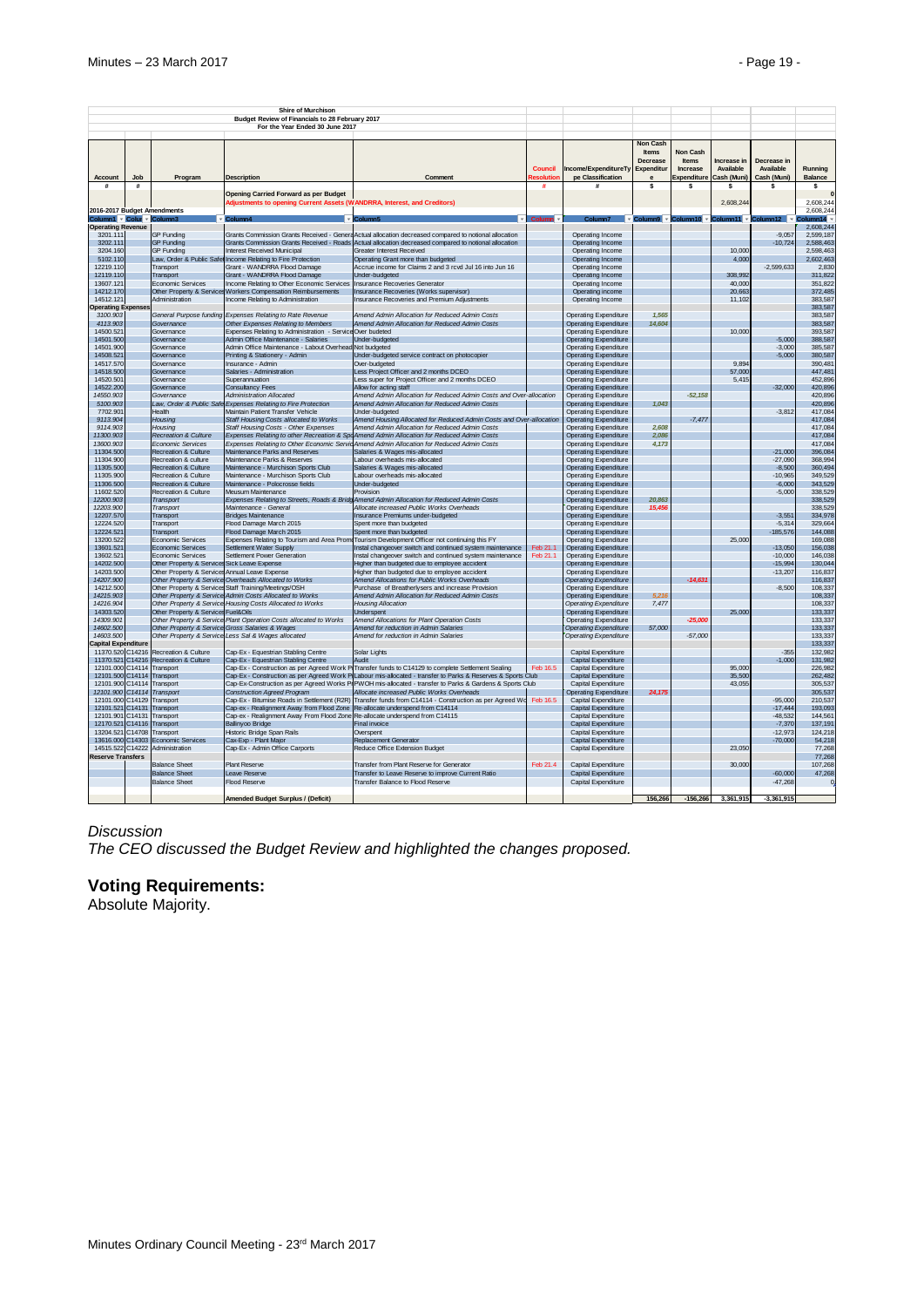# *Council Decision:*

# **Moved: Councillor A Whitmarsh Seconded: Councillor E Foulkes-Taylor**

That Council adopt the review of the 2016/17 Budget as presented in the spreadsheet below and amend the 2016/17 Budget accordingly.

|                                                                                                                                            |                                                                                                                                            |                                                                                                | <b>Shire of Murchison</b>                                                                                               |                                                                                                                                                                      |                                   |                                                              |                                             |                                                          |                          |                          |                           |
|--------------------------------------------------------------------------------------------------------------------------------------------|--------------------------------------------------------------------------------------------------------------------------------------------|------------------------------------------------------------------------------------------------|-------------------------------------------------------------------------------------------------------------------------|----------------------------------------------------------------------------------------------------------------------------------------------------------------------|-----------------------------------|--------------------------------------------------------------|---------------------------------------------|----------------------------------------------------------|--------------------------|--------------------------|---------------------------|
|                                                                                                                                            |                                                                                                                                            |                                                                                                | Budget Review of Financials to 28 February 2017<br>For the Year Ended 30 June 2017                                      |                                                                                                                                                                      |                                   |                                                              |                                             |                                                          |                          |                          |                           |
|                                                                                                                                            |                                                                                                                                            |                                                                                                |                                                                                                                         |                                                                                                                                                                      | <b>Council</b><br><b>esolutie</b> | Income/ExpenditureTy<br>pe Classification                    | Non Cash<br>Items<br>Decrease<br>Expenditur | Non Cash<br>Items<br>Increase<br>Expenditure Cash (Muni) | Increase in<br>Available | Decrease in<br>Available | Running<br><b>Balance</b> |
| <b>Account</b><br>#                                                                                                                        | Job<br>#                                                                                                                                   | Program                                                                                        | <b>Description</b>                                                                                                      | Comment                                                                                                                                                              | #                                 | #                                                            | $\mathbf{e}$<br>s                           | s                                                        | s                        | Cash (Muni)<br>s         | s                         |
| 2016-2017 Budget Amendments                                                                                                                |                                                                                                                                            |                                                                                                | <b>Opening Carried Forward as per Budget</b><br>djustments to opening Current Assets (WANDRRA, Interest, and Creditors) |                                                                                                                                                                      |                                   |                                                              |                                             |                                                          | 2.608.244                |                          | 2,608,244<br>2,608,244    |
| Column1 v Colui<br><b>Operating Revenue</b>                                                                                                |                                                                                                                                            | Column3                                                                                        | Column4                                                                                                                 | Column <sub>5</sub>                                                                                                                                                  |                                   | Column7                                                      | Column9 $-$                                 | Column10 <sup>+</sup>                                    | Column11                 | column12                 | plumn14<br>2.608.244      |
| 3201.111<br>3202.111                                                                                                                       |                                                                                                                                            | <b>GP Fundina</b><br><b>GP Funding</b>                                                         | Grants Commission Grants Received - Genera                                                                              | Actual allocation decreased compared to notional allocation<br>Grants Commission Grants Received - Roads Actual allocation decreased compared to notional allocation |                                   | Operating Income<br>Operating Income                         |                                             |                                                          |                          | $-9.057$<br>$-10,724$    | 2,599,187<br>2,588,463    |
| 3204.160                                                                                                                                   |                                                                                                                                            | <b>GP Funding</b>                                                                              | nterest Received Municipal                                                                                              | Greater Interest Received                                                                                                                                            |                                   | Operating Income                                             |                                             |                                                          | 10,000                   |                          | 2,598,463                 |
| 5102.110<br>12219.110                                                                                                                      |                                                                                                                                            | Transport                                                                                      | Law, Order & Public Safet Income Relating to Fire Protection<br>Grant - WANDRRA Flood Damage                            | Operating Grant more than budgeted<br>Accrue income for Claims 2 and 3 rcvd Jul 16 into Jun 16                                                                       |                                   | Operating Income<br>Operating Income                         |                                             |                                                          | 4.000                    | $-2.599.633$             | 2.602.463<br>2,830        |
| 12119.110<br>13607.121                                                                                                                     |                                                                                                                                            | Transport<br>Economic Services                                                                 | Grant - WANDRRA Flood Damage<br>ncome Relating to Other Economic Services                                               | Inder-budgeted<br>Insurance Recoveries Generator                                                                                                                     |                                   | Operating Income<br>Operating Income                         |                                             |                                                          | 308.992<br>40,000        |                          | 311,822<br>351,822        |
| 14212.170<br>14512.121                                                                                                                     |                                                                                                                                            | Other Property & Service<br>Administration                                                     | <b>Workers Compensation Reimbursements</b><br>ncome Relating to Administration                                          | Insurance Recoveries (Works supervisor)<br>Insurance Recoveries and Premium Adjustments                                                                              |                                   | Operating income<br>Operating Income                         |                                             |                                                          | 20,663<br>11,102         |                          | 372,485<br>383,587        |
| <b>Operating Expense</b><br>3100.903                                                                                                       |                                                                                                                                            |                                                                                                | General Purpose funding Expenses Relating to Rate Revenue                                                               | Amend Admin Allocation for Reduced Admin Costs                                                                                                                       |                                   | <b>Operating Expenditure</b>                                 | 1.565                                       |                                                          |                          |                          | 383,587<br>383,587        |
| 4113.903<br>14500.521                                                                                                                      |                                                                                                                                            | Governance<br>Governance                                                                       | Other Expenses Relating to Members<br>Expenses Relating to Administration - Service                                     | Amend Admin Allocation for Reduced Admin Costs<br>Over budeted                                                                                                       |                                   | <b>Operating Expenditure</b><br><b>Operating Expenditure</b> | 14,604                                      |                                                          | 10,000                   |                          | 383,587<br>393.587        |
| 14501.500                                                                                                                                  |                                                                                                                                            | Governance                                                                                     | Admin Office Maintenance - Salaries                                                                                     | Under-budgeted                                                                                                                                                       |                                   | <b>Operating Expenditure</b>                                 |                                             |                                                          |                          | $-5,000$                 | 388,587                   |
| 14501.900<br>14508.521                                                                                                                     |                                                                                                                                            | Governance<br>Governance                                                                       | Admin Office Maintenance - Labout Overhead<br>Printing & Stationery - Admin                                             | Not budgeted<br>Under-budgeted service contract on photocopier                                                                                                       |                                   | <b>Operating Expenditure</b><br><b>Operating Expenditure</b> |                                             |                                                          |                          | $-3,000$<br>$-5.000$     | 385,587<br>380,587        |
| 14517.570<br>14518.500                                                                                                                     |                                                                                                                                            | Governance<br>Governance                                                                       | Insurance - Admin<br>Salaries - Administration                                                                          | Over-budgeted<br>Less Project Officer and 2 months DCEO                                                                                                              |                                   | <b>Operating Expenditure</b><br><b>Operating Expenditure</b> |                                             |                                                          | 9,894<br>57,000          |                          | 390,481<br>447,481        |
| 14520.501<br>14522.200                                                                                                                     |                                                                                                                                            | Governance<br>Governance                                                                       | Superannuation<br><b>Consultancy Fees</b>                                                                               | Less super for Project Officer and 2 months DCEO<br>Allow for acting staff                                                                                           |                                   | Operating Expenditure<br><b>Operating Expenditure</b>        |                                             |                                                          | 5.415                    | $-32,000$                | 452,896<br>420,896        |
| 14550.903<br>5100.903                                                                                                                      |                                                                                                                                            | Governance<br>Law, Order & Public Safe                                                         | <b>Administration Allocated</b><br><b>Expenses Relating to Fire Protection</b>                                          | Amend Admin Allocation for Reduced Admin Costs and Over-allocation<br>Amend Admin Allocation for Reduced Admin Costs                                                 |                                   | <b>Operating Expenditure</b><br><b>Operating Expenditure</b> | 1.043                                       | $-52,158$                                                |                          |                          | 420,896<br>420.896        |
| 7702.901<br>9113.904                                                                                                                       |                                                                                                                                            | Health<br>Housina                                                                              | Maintain Patient Transfer Vehicle<br>Staff Housing Costs allocated to Works                                             | Under-budgeted<br>Amend Housing Allocated for Reduced Admin Costs and Over-allocation                                                                                |                                   | Operating Expenditure                                        |                                             | $-7,477$                                                 |                          | $-3,812$                 | 417,084<br>417,084        |
| 9114.903                                                                                                                                   |                                                                                                                                            | Housing                                                                                        | Staff Housing Costs - Other Expenses                                                                                    | Amend Admin Allocation for Reduced Admin Costs                                                                                                                       |                                   | <b>Operating Expenditure</b><br><b>Operating Expenditure</b> | 2,608                                       |                                                          |                          |                          | 417,084                   |
| 11300.903<br>13600.903                                                                                                                     |                                                                                                                                            | <b>Recreation &amp; Culture</b><br>Economic Services                                           | Expenses Relating to other Recreation & St.<br>Expenses Relating to Other Economic Servi                                | Amend Admin Allocation for Reduced Admin Costs<br>Amend Admin Allocation for Reduced Admin Costs                                                                     |                                   | <b>Operating Expenditure</b><br><b>Operating Expenditure</b> | 2,086<br>4,173                              |                                                          |                          |                          | 417,084<br>417,084        |
| 11304.500<br>11304.900                                                                                                                     |                                                                                                                                            | Recreation & Culture<br>Recreation & culture                                                   | Maintenance Parks and Reserves<br>Maintenance Parks & Reserves                                                          | Salaries & Wages mis-allocated<br>Labour overheads mis-allocated                                                                                                     |                                   | <b>Operating Expenditure</b><br><b>Operating Expenditure</b> |                                             |                                                          |                          | $-21,000$<br>$-27,090$   | 396,084<br>368,994        |
| 11305.500<br>11305.900                                                                                                                     |                                                                                                                                            | <b>Recreation &amp; Culture</b><br>Recreation & Culture                                        | Maintenance - Murchison Sports Club<br>Maintenance - Murchison Sports Club                                              | Salaries & Wages mis-allocated<br>Labour overheads mis-allocated                                                                                                     |                                   | <b>Operating Expenditure</b><br><b>Operating Expenditure</b> |                                             |                                                          |                          | $-8,500$<br>$-10.965$    | 360,494<br>349,529        |
| 11306.500                                                                                                                                  |                                                                                                                                            | Recreation & Culture                                                                           | Maintenance - Polocrosse fields<br>Meusum Maintenance                                                                   | Under-budgeted                                                                                                                                                       |                                   | <b>Operating Expenditure</b>                                 |                                             |                                                          |                          | $-6,000$                 | 343,529                   |
| 11602.520<br>12200.903                                                                                                                     |                                                                                                                                            | Recreation & Culture<br>Transport                                                              | Expenses Relating to Streets, Roads & Bridg                                                                             | Provision<br>Amend Admin Allocation for Reduced Admin Costs                                                                                                          |                                   | <b>Operating Expenditure</b><br><b>Operating Expenditure</b> | 20,863                                      |                                                          |                          | $-5,000$                 | 338,529<br>338,529        |
| 12203.900<br>12207.570                                                                                                                     |                                                                                                                                            | Transport<br>Transport                                                                         | Maintenance - General<br><b>Bridges Maintenance</b>                                                                     | Allocate increased Public Works Overheads<br>Insurance Premiums under-budgeted                                                                                       |                                   | Operating Expenditure<br><b>Operating Expenditure</b>        | 15,45                                       |                                                          |                          | $-3,551$                 | 338,529<br>334,978        |
| 12224.520<br>12224.521                                                                                                                     |                                                                                                                                            | Transport<br>Transport                                                                         | Flood Damage March 2015<br>Flood Damage March 2015                                                                      | Spent more than budgeted<br>Spent more than budgeted                                                                                                                 |                                   | <b>Operating Expenditure</b><br><b>Operating Expenditure</b> |                                             |                                                          |                          | $-5,314$<br>$-185,576$   | 329,664<br>144,088        |
| 13200.522<br>13601.521                                                                                                                     |                                                                                                                                            | Economic Services<br><b>Economic Services</b>                                                  | Expenses Relating to Tourism and Area Prom<br>Settlement Water Supply                                                   | Tourism Development Officer not continuing this FY<br>Instal changeover switch and continued system maintenance                                                      | Feb 21.1                          | <b>Operating Expenditure</b><br><b>Operating Expenditure</b> |                                             |                                                          | 25,000                   | $-13.050$                | 169,088<br>156,038        |
| 13602.521                                                                                                                                  |                                                                                                                                            | Economic Services                                                                              | Settlement Power Generation                                                                                             | nstal changeover switch and continued system maintenance                                                                                                             | Feb 21.1                          | <b>Operating Expenditure</b>                                 |                                             |                                                          |                          | $-10,000$                | 146,038                   |
| 14202.500<br>14203.500                                                                                                                     |                                                                                                                                            | Other Property & Services Sick Leave Expense<br>Other Property & Services Annual Leave Expense |                                                                                                                         | Higher than budgeted due to employee accident<br>Higher than budgeted due to employee accident                                                                       |                                   | <b>Operating Expenditure</b><br><b>Operating Expenditure</b> |                                             |                                                          |                          | $-15,994$<br>$-13,207$   | 130,044<br>116,837        |
| 14207.900<br>14212.500                                                                                                                     |                                                                                                                                            |                                                                                                | Other Property & Service Overheads Allocated to Works<br>Other Property & Services Staff Training/Meetings/OSH          | Amend Allocations for Public Works Overheads<br>Purchase of Breatherlysers and increase Provision                                                                    |                                   | <b>Operating Expenditure</b><br><b>Operating Expenditure</b> |                                             | $-14,631$                                                |                          | $-8,500$                 | 116,837<br>108,337        |
| 14215.903<br>14216.904                                                                                                                     |                                                                                                                                            |                                                                                                | Other Property & Service Admin Costs Allocated to Works<br>Other Property & Service Housing Costs Allocated to Works    | Amend Admin Allocation for Reduced Admin Costs<br><b>Housing Allocation</b>                                                                                          |                                   | <b>Operating Expenditure</b><br><b>Operating Expenditure</b> | 5.21<br>7,477                               |                                                          |                          |                          | 108,337<br>108,337        |
| 14303.520<br>14309.901                                                                                                                     |                                                                                                                                            | Other Property & Services Fuel&Oils                                                            | Other Property & Service Plant Operation Costs allocated to Works                                                       | Underspent<br>Amend Allocations for Plant Operation Costs                                                                                                            |                                   | <b>Operating Expenditure</b>                                 |                                             | $-25,000$                                                | 25,000                   |                          | 133,337<br>133,337        |
| 14602.500                                                                                                                                  |                                                                                                                                            |                                                                                                | Other Property & Service Gross Salaries & Wages                                                                         | Amend for reduction in Admin Salaries                                                                                                                                |                                   | <b>Operating Expenditure</b><br><b>Operating Expenditure</b> | 57,000                                      |                                                          |                          |                          | 133,337                   |
| 14603.500<br>Capital Expenditure                                                                                                           |                                                                                                                                            |                                                                                                | Other Property & Service Less Sal & Wages allocated                                                                     | Amend for reduction in Admin Salaries                                                                                                                                |                                   | Operating Expenditure                                        |                                             | $-57,000$                                                |                          |                          | 133,337<br>133,337        |
| 11370.520 C14216<br>11370.521 C14216                                                                                                       |                                                                                                                                            | Recreation & Culture<br>Recreation & Culture                                                   | Cap-Ex - Equestrian Stabling Centre<br>Cap-Ex - Equestrian Stabling Centre                                              | Solar Lights<br>Audit                                                                                                                                                |                                   | Capital Expenditure<br>Capital Expenditure                   |                                             |                                                          |                          | $-355$<br>$-1,000$       | 132,982<br>131,982        |
| 12101.000<br>12101.500 C14114                                                                                                              | C14114                                                                                                                                     | Transport<br>Transport                                                                         | Cap-Ex - Construction as per Agreed Work P<br>Cap-Ex - Construction as per Agreed Work P                                | Transfer funds to C14129 to complete Settlement Sealing<br>Labour mis-allocated - transfer to Parks & Reserves & Sports Club                                         | Feb 16.5                          | Capital Expenditure<br>Capital Expenditure                   |                                             |                                                          | 95,000<br>35,500         |                          | 226,982<br>262,482        |
| 12101.900 C14114<br>12101.900 C14114                                                                                                       |                                                                                                                                            | Transport<br><b>Transport</b>                                                                  | Cap-Ex-Construction as per Agreed Works P<br><b>Construction Agreed Program</b>                                         | PWOH mis-allocated - transfer to Parks & Gardens & Sports Club<br>Allocate increased Public Works Overheads                                                          |                                   | Capital Expenditure<br><b>Operating Expenditure</b>          | 24.175                                      |                                                          | 43,055                   |                          | 305,537<br>305.537        |
| 12101.000 C14129<br>12101.521 C14131                                                                                                       |                                                                                                                                            | Transport<br>Transport                                                                         | Cap-Ex - Bitumise Roads in Settlement (R2R)<br>Cap-ex - Realignment Away from Flood Zone                                | Transfer funds from C14114 - Construction as per Agreed Wo<br>Re-allocate underspend from C14114                                                                     | Feb 16.5                          | Capital Expenditure<br>Capital Expenditure                   |                                             |                                                          |                          | $-95,000$<br>$-17,444$   | 210,537<br>193,093        |
| 12101.901 C14131                                                                                                                           |                                                                                                                                            | Transport                                                                                      | Cap-ex - Realignment Away From Flood Zone                                                                               | Re-allocate underspend from C14115                                                                                                                                   |                                   | Capital Expenditure                                          |                                             |                                                          |                          | $-48,532$                | 144,561                   |
| 12170.521<br>13204.521 C14708                                                                                                              | C14116                                                                                                                                     | Transport<br>Transport                                                                         | <b>Ballinvoo Bridge</b><br>Historic Bridge Span Rails                                                                   | <b>Final invoice</b><br>Overspent                                                                                                                                    |                                   | Capital Expenditure<br>Capital Expenditure                   |                                             |                                                          |                          | $-7,370$<br>$-12.973$    | 137,191<br>124,218        |
| 13616.000 C14303<br>14515.522 C14222                                                                                                       |                                                                                                                                            | <b>Economic Services</b><br>Administration                                                     | Cax-Exp - Plant Major<br>Cap-Ex - Admin Office Carports                                                                 | Replacement Generator<br>Reduce Office Extension Budget                                                                                                              |                                   | Capital Expenditure<br>Capital Expenditure                   |                                             |                                                          | 23,050                   | $-70,000$                | 54,218<br>77,268          |
| <b>Reserve Transfers</b>                                                                                                                   |                                                                                                                                            |                                                                                                |                                                                                                                         | Transfer from Plant Reserve for Generator                                                                                                                            |                                   |                                                              |                                             |                                                          |                          |                          | 77,268                    |
|                                                                                                                                            |                                                                                                                                            | <b>Balance Sheet</b><br><b>Balance Sheet</b>                                                   | Plant Reserve<br>Leave Reserve                                                                                          | Transfer to Leave Reserve to improve Current Ratio                                                                                                                   | Feb 21.4                          | Capital Expenditure<br>Capital Expenditure                   |                                             |                                                          | 30,000                   | $-60,000$                | 107,268<br>47,268         |
|                                                                                                                                            |                                                                                                                                            | <b>Balance Sheet</b>                                                                           | <b>Flood Reserve</b>                                                                                                    | Transfer Balance to Flood Reserve                                                                                                                                    |                                   | Capital Expenditure                                          |                                             |                                                          |                          | $-47,268$                | $\mathbf{0}$              |
|                                                                                                                                            | Amended Budget Surplus / (Deficit)<br>$-156,266$<br>156,266<br>3,361,915<br>$-3,361,915$<br>Carried:<br><b>For: 5</b><br><b>Against: 0</b> |                                                                                                |                                                                                                                         |                                                                                                                                                                      |                                   |                                                              |                                             |                                                          |                          |                          |                           |
| Item 17.1 was previously considered after Item 10: Petitions/Deputations/Presentations/Submissions<br><b>ADMINISTRATION</b><br><u> 18.</u> |                                                                                                                                            |                                                                                                |                                                                                                                         |                                                                                                                                                                      |                                   |                                                              |                                             |                                                          |                          |                          |                           |
|                                                                                                                                            |                                                                                                                                            |                                                                                                |                                                                                                                         |                                                                                                                                                                      |                                   |                                                              |                                             |                                                          |                          |                          |                           |
| <b>Compliance Audit Return 2016</b><br><u>18.1</u>                                                                                         |                                                                                                                                            |                                                                                                |                                                                                                                         |                                                                                                                                                                      |                                   |                                                              |                                             |                                                          |                          |                          |                           |
|                                                                                                                                            |                                                                                                                                            |                                                                                                |                                                                                                                         |                                                                                                                                                                      |                                   |                                                              |                                             |                                                          |                          |                          |                           |
|                                                                                                                                            | File:                                                                                                                                      |                                                                                                |                                                                                                                         |                                                                                                                                                                      |                                   |                                                              |                                             |                                                          |                          |                          |                           |
| Author:<br>Dianne Daniels, Chief Executive Officer                                                                                         |                                                                                                                                            |                                                                                                |                                                                                                                         |                                                                                                                                                                      |                                   |                                                              |                                             |                                                          |                          |                          |                           |
| Interest Declared:<br>Nil.                                                                                                                 |                                                                                                                                            |                                                                                                |                                                                                                                         |                                                                                                                                                                      |                                   |                                                              |                                             |                                                          |                          |                          |                           |
| Date:                                                                                                                                      |                                                                                                                                            |                                                                                                | 18 March 2017                                                                                                           |                                                                                                                                                                      |                                   |                                                              |                                             |                                                          |                          |                          |                           |
|                                                                                                                                            |                                                                                                                                            |                                                                                                |                                                                                                                         |                                                                                                                                                                      |                                   |                                                              |                                             |                                                          |                          |                          |                           |
|                                                                                                                                            | Attachments:<br>Compliance Audit Return 2016                                                                                               |                                                                                                |                                                                                                                         |                                                                                                                                                                      |                                   |                                                              |                                             |                                                          |                          |                          |                           |

# <span id="page-19-0"></span>**18. ADMINISTRATION**

# <span id="page-19-1"></span>**18.1 Compliance Audit Return 2016**

| Dianne Daniels, Chief Executive Officer |
|-----------------------------------------|
| Nil.                                    |
| 18 March 2017                           |
| Compliance Audit Return 2016            |
|                                         |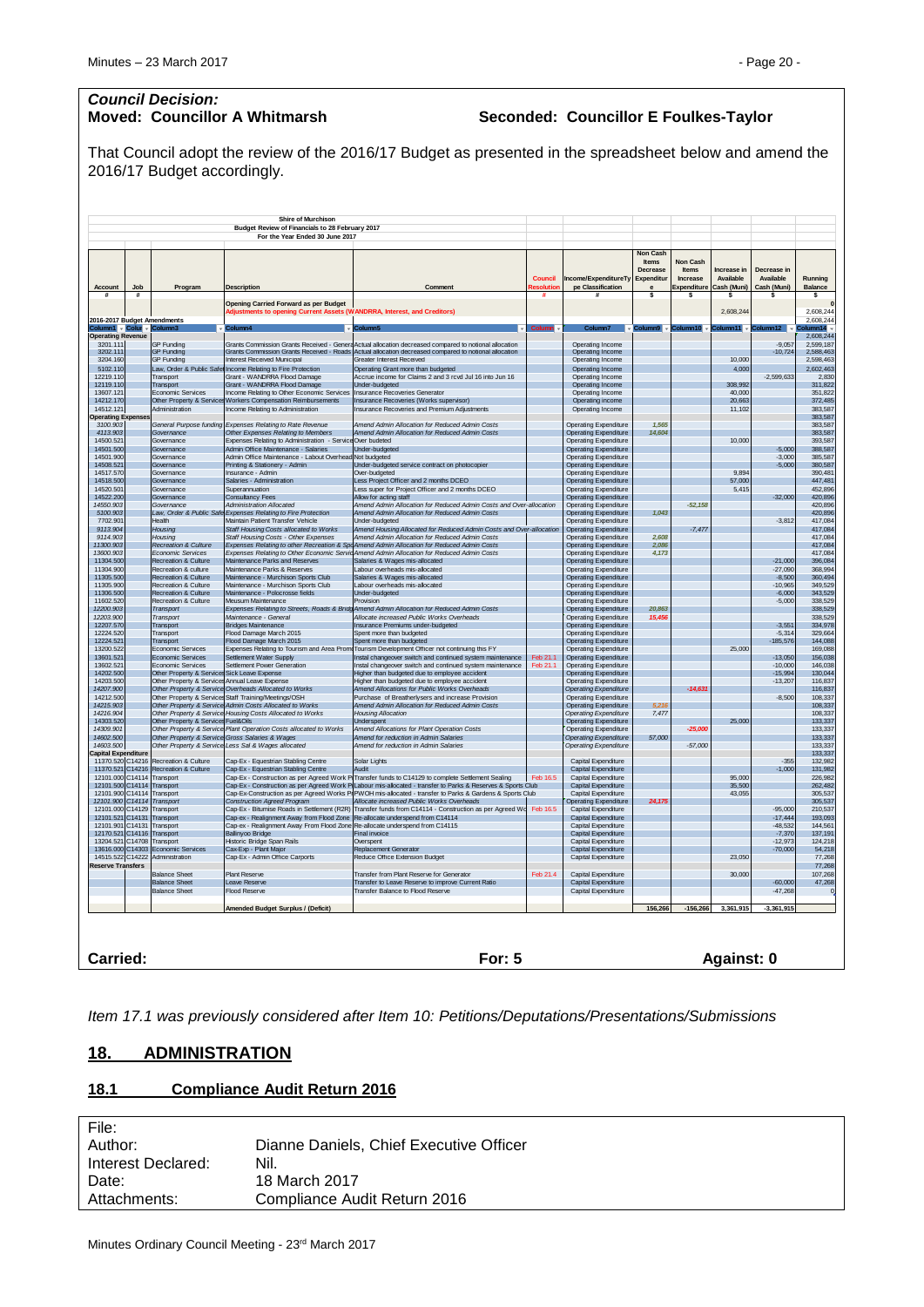# **Matter for Consideration**:

Council to consider adopting the Compliance Audit Return 2016

#### **Background:**

A Compliance Audit Return for the period 1 January to 31 December in each year is to be carried out and presented to the Audit Committee for review. The Audit Committee is to report to the Council the results of that review. The Compliance Audit Return is to be then adopted by Council and the certified copy is to be sent to the Director General of the Department of Local Government & Communities by 31 March of the following year.

#### **Comment:**

The Audit Committee met earlier today to review the Compliance Audit Return 2016 and gives its recommendation below.

#### **Statutory Environment:**

14. Compliance audits by local governments

(1) A local government is to carry out a compliance audit for the period 1 January to 31 December in each year.

(2) After carrying out a compliance audit the local government is to prepare a compliance audit return in a form approved by the Minister.

(3A) The local government's audit committee is to review the compliance audit return and is to report to the council the results of that review.

(3) After the audit committee has reported to the council under subregulation (3A), the compliance audit return is to be —

- (a) presented to the council at a meeting of the council
- (b) adopted by the council; and
- (c) recorded in the minutes of the meeting at which it is adopted.

15. Compliance audit return, certified copy of etc. to be given to Executive Director

(1) After the compliance audit return has been presented to the council in accordance with regulation 14(3) a certified copy of the return together with —

(a) a copy of the relevant section of the minutes referred to in regulation 14(3)(c); and

(b) any additional information explaining or qualifying the compliance audit,

is to be submitted to the Executive Director by 31 March next following the period to which the return relates.

- (2) In this regulation certified in relation to a compliance audit return means signed by
	- (a) the mayor or president; and (b) the CEO.

# **Strategic Implications:**

N/A

# **Sustainability Implications**

- **Environmental**
	- There are no known significant environmental implications
- **Economic**
	- There are no known significant economic implications
- **Social**

There are no known significant social considerations.

# **Policy Implications:**

N/A

# **Financial Implications:**

N/A

# **Consultation:**

Nil

# **Recommendation of the Audit Committee:**

*The Audit Committee met on the 23 March 2017 prior to the Council meeting and reports to the Ordinary Meeting of Council that the Compliance Audit Return 2016 has been prepared by the CEO as required and recommends that Council adopt the Compliance Audit Return 2016 as amended.*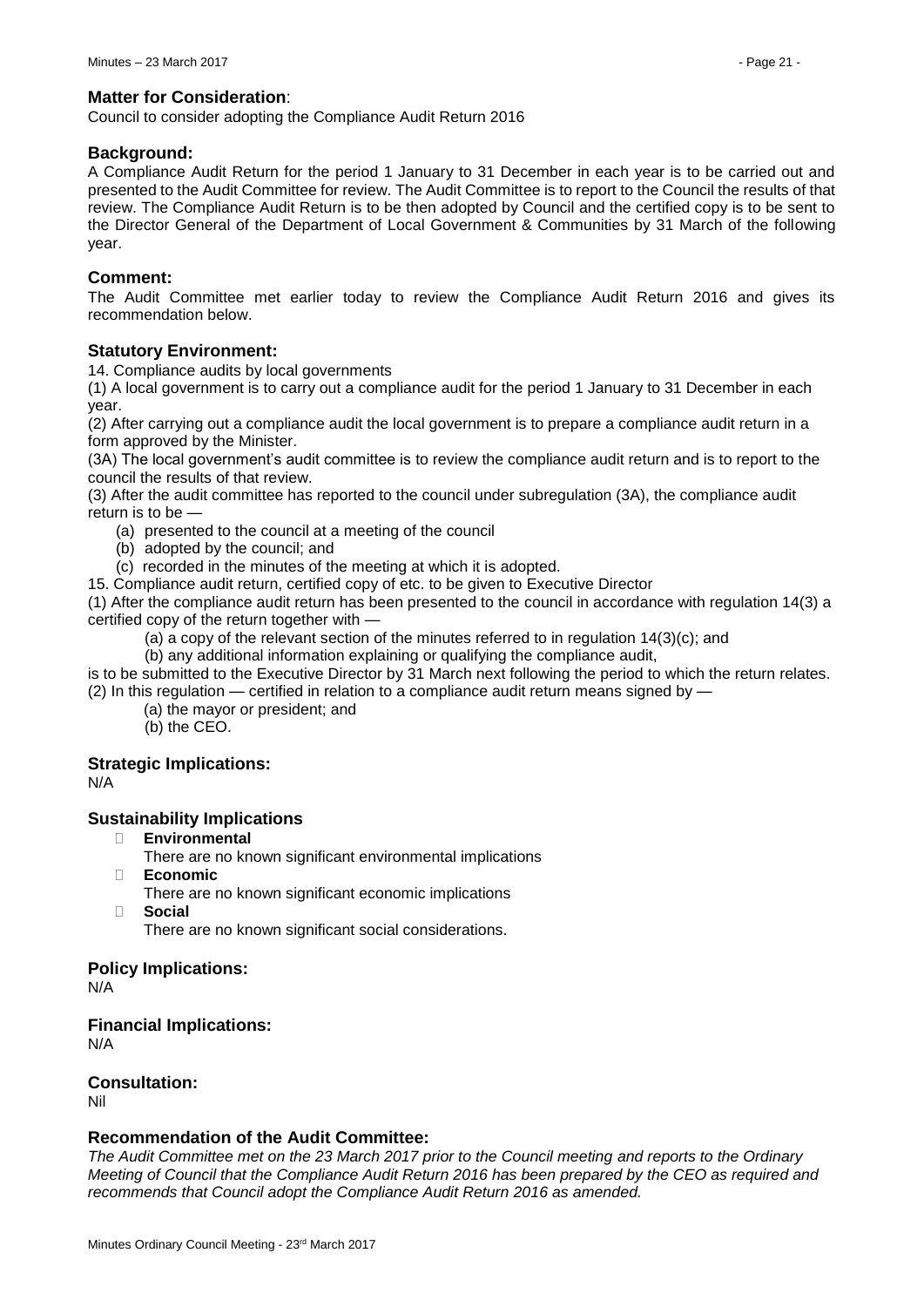*Discussion Nil*

# **Voting Requirements:**

Simple Majority

# *Council Decision:* **Moved: Councillor Rossco Foulkes-Taylor Seconded: Councillor A Whitmarsh**

That Council adopt the Compliance Audit Return 2016 as amended.

**Carried: For: 5 Against: 0**

# <span id="page-21-0"></span>**19. NOTICE OF MOTION**

Nil

# <span id="page-21-1"></span>**20. CEO ACTIVITY REPORT**

| <b>Date</b> | <b>Activity</b>                                                                                                                                                                                                                                                                                                                     |
|-------------|-------------------------------------------------------------------------------------------------------------------------------------------------------------------------------------------------------------------------------------------------------------------------------------------------------------------------------------|
| 14/02/2017  | WANDRRA event declared for January/February Flooding                                                                                                                                                                                                                                                                                |
| 16/02/2017  | Inspected Carnarvon Mullewa Road south of the bridge for flood damage with Works<br>Supervisor, after constant, flooding rain since Friday 10 <sup>th</sup> Feb.                                                                                                                                                                    |
| 17/02/2017  | Ordinary Meeting of Council delayed until Wednesday 22 <sup>nd</sup> Feb due to road access issues<br>after flooding rain                                                                                                                                                                                                           |
| 17/02/2017  | <b>Regular Meeting with DCEO</b>                                                                                                                                                                                                                                                                                                    |
| 18/02/2017  | Following the failure of #2 generator on 31 January, the hire generator failed. The                                                                                                                                                                                                                                                 |
|             | Settlement was without power (therefore water) for 28 hours. Coates hire sent out a                                                                                                                                                                                                                                                 |
|             | serviceman who arrived Saturday afternoon but couldn't find the fault and so another                                                                                                                                                                                                                                                |
| 20/02/2017  | generator was delivered and wired in on Sunday 19 Feb.<br>Progressed town generator repair/replace quote                                                                                                                                                                                                                            |
| 20/02/2017  | Regular Admin meeting                                                                                                                                                                                                                                                                                                               |
| 21/02/2017  | Regular meeting with Works Supervisor                                                                                                                                                                                                                                                                                               |
| 21/02/2017  | Close of Rolls for extra-ordinary election in Darlot Ward                                                                                                                                                                                                                                                                           |
| 22/02/2017  | <b>Ordinary Meeting of Council</b>                                                                                                                                                                                                                                                                                                  |
| 23/02/2017  | Phone conversation with Rebecca Redshaw from Main Roads regarding a visit to the<br>Murchison with the Project Director for the SKA route upgrade, Chris Raykos. Planning to<br>drive the route and meet with me at the Shire Office. Date to be confirmed. Commenced<br>planning for a meeting with Council and local contractors. |
| 23/02/2017  | Surveyor in Settlement to survey old and new refuse sites and cemetery.                                                                                                                                                                                                                                                             |
| 23/02/2017  | Regular meeting with DCEO                                                                                                                                                                                                                                                                                                           |
| 27/02/2017  | Nominations opened for extra-ordinary election in Darlot Ward                                                                                                                                                                                                                                                                       |
| 27/02/2017  | <b>Regular Admin Meeting</b>                                                                                                                                                                                                                                                                                                        |
| 27/02/2017  | Regular meeting with Works Supervisor                                                                                                                                                                                                                                                                                               |
| 27/02/2017  | Awarded RFQ for Flood Damage Audit Consultancy to Greenfields Technical Services.<br>Date for inspection set for 16 <sup>th</sup> and 17 <sup>th</sup> March.                                                                                                                                                                       |
| 27/02/2017  | Plant Committee Meeting to assess quotes for new generator to replace failed generator<br>#2. It was decided to purchase a Cat 150KVA generator from PR Power.                                                                                                                                                                      |
| 28/02/2017  | Generator ordered                                                                                                                                                                                                                                                                                                                   |
| 1/03/2017   | Computer servers invaded by the CryptoLocker malware - a malicious cyber threat that<br>encrypts all files so that they are inaccessible. Good test of IT risk management as our IT<br>Consultants, 2VNetIT managed to restore our data from back-up.                                                                               |
| 6/03/2017   | Nominations closed for extra-ordinary election in Darlot Ward - two nominations received<br>- Greydon Mead and Quentin Fowler                                                                                                                                                                                                       |
| 7/03/2017   | <b>Regular Admin Meeting</b>                                                                                                                                                                                                                                                                                                        |
| 7/03/2017   | Meeting with DCEO - update on Moore Stephens Budgeting Workshop and the LG<br>Finance Professionals conference attended previous week.                                                                                                                                                                                              |
| 7/03/2017   | Regular meeting with Works Supervisor                                                                                                                                                                                                                                                                                               |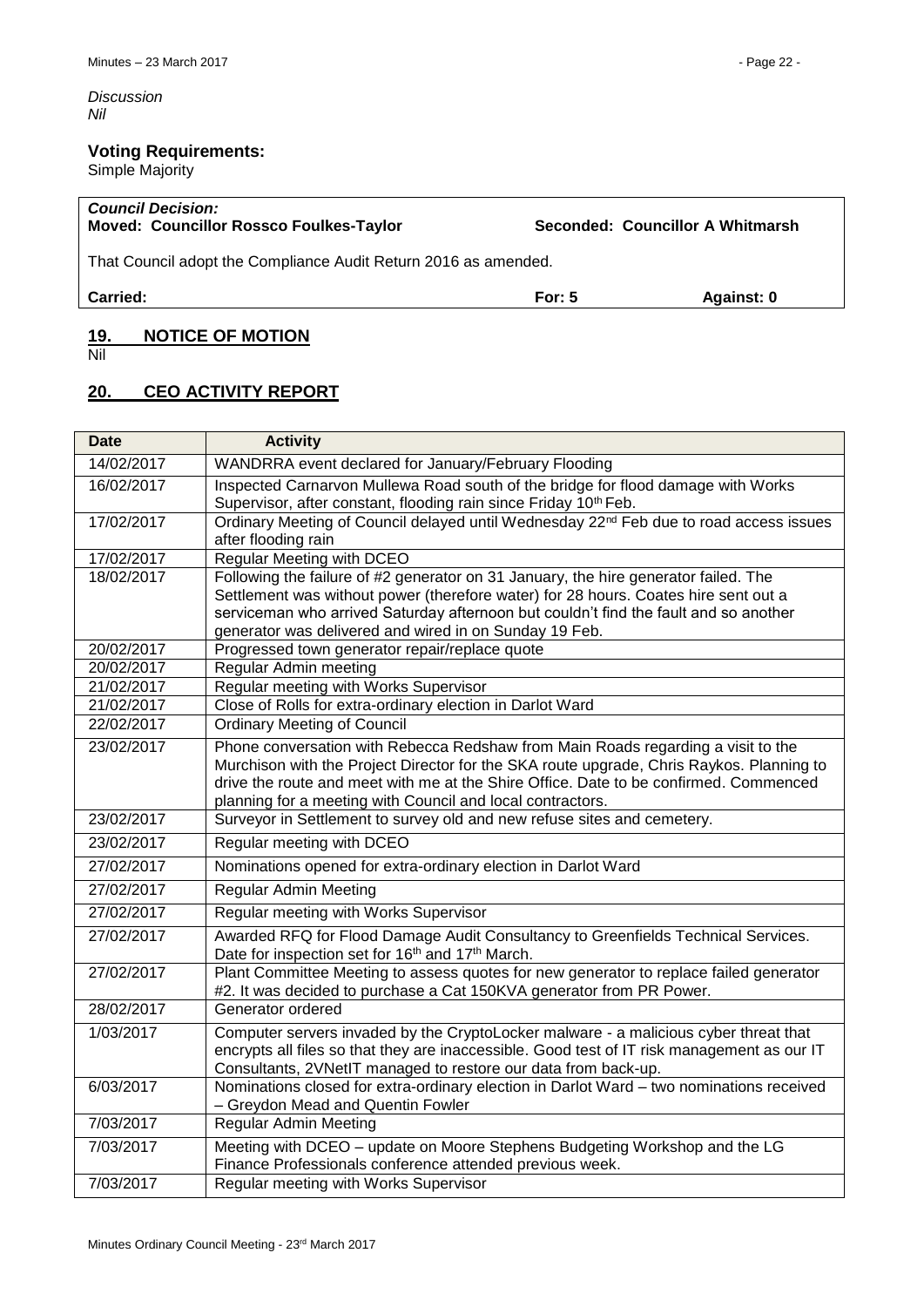| 8/03/2017  | Meeting at the Shire Office with Main Roads representatives in relation to the SKA route                                                                                                                                                                       |
|------------|----------------------------------------------------------------------------------------------------------------------------------------------------------------------------------------------------------------------------------------------------------------|
|            | upgrade - Rebecca Redshaw, Chris Raykos, Henty Hall, Bob Fawcett. Discussed the<br>status of the project and emphasised the importance of starting work on a road agreement<br>with Council. Continued planning for meeting with Council and local contractors |
| 8/03/2017  | Attended WALGA Gift Webinar                                                                                                                                                                                                                                    |
| 9/03/2017  | Finalised SKA route upgrade Local Contractors meeting date with Rebecca Redshaw and<br>sent invitation to local contractors to attend a meeting with Main Roads at the Murchison<br>Sports Club on Wednesday 22 March 2017                                     |
| 13/03/2017 | Toolbox Meeting with Works crew                                                                                                                                                                                                                                |
| 13/03/2017 | Early/Postal voting for extra-ordinary election in Darlot Ward commenced                                                                                                                                                                                       |
| 13/03/2017 | Regular Admin Meeting                                                                                                                                                                                                                                          |
| 13/03/2017 | <b>LEMC</b> teleconference                                                                                                                                                                                                                                     |
| 13/03/2017 | Meeting with Dave Wood LGIS and DCEO to review 2017/18 insurance requirements                                                                                                                                                                                  |
| 13/03/2017 | Regular meeting with Works Supervisor                                                                                                                                                                                                                          |
| 14/03/2017 | New Cat 150KVA generator arrived. Electricians on site to wire it up.                                                                                                                                                                                          |
| 14/03/2017 | Regional Road Group Murchison Sub-Group teleconference                                                                                                                                                                                                         |
| 14/03/2017 | <b>Budget Review meeting with DCEO</b>                                                                                                                                                                                                                         |
| 15/03/2017 | Inspection of the Beringarra Cue Road – bitumen section – with President Halleen, Cr<br>Whitmarsh and Works Supervisor. Met the Cue Works Supervisor in Cue and had an<br>inspection of the work they have done on their sealed section of the BC Road.        |

# **Recommendation:**

That the CEO's Activity Report be accepted.

#### *Discussion*

*The CEO discussed the Beringarra Cue Road seal. The Shire of Cue will use a sand seal. The Murchison part of the road was inspected by the CEO, President Halleen, Cr A Whitmarsh, and the Works Supervisor and found to be in fair condition. The Works Supervisor explained that an aggregate seal is required to protect a sand seal. Costs incurred by Cue Shire are not yet publicly available.*

*A whole of life costing of the road is to be provided to Council as soon as possible.*

# **Voting Requirements:**

Simple Majority

| <b>Council Decision:</b><br><b>Moved: Councillor M Williams</b> |          | Seconded: Councillor E Foulkes-Taylor |
|-----------------------------------------------------------------|----------|---------------------------------------|
| That the CEO's Activity Report be accepted.                     |          |                                       |
| <b>Carried:</b>                                                 | For: $5$ | Against: 0                            |
|                                                                 |          |                                       |

# <span id="page-22-0"></span>**21. URGENT BUSINESS**

Nil

# <span id="page-22-1"></span>**22. ITEMS TO BE DISCUSSED BEHIND CLOSED DOORS**

# **Motion to close the meeting to the Public**

# **Recommendation:**

That the meeting move behind closed doors to discuss one item:

1. Assessment of Tender 7.2016-17 Construct and Seal 9km Carnarvon Mullewa Road (south of Ballinyoo Bridge) pursuant to LGA 5.23 (2) (c) and (e) (ii) and (iii)

# **Voting Requirements**:

Simple Majority